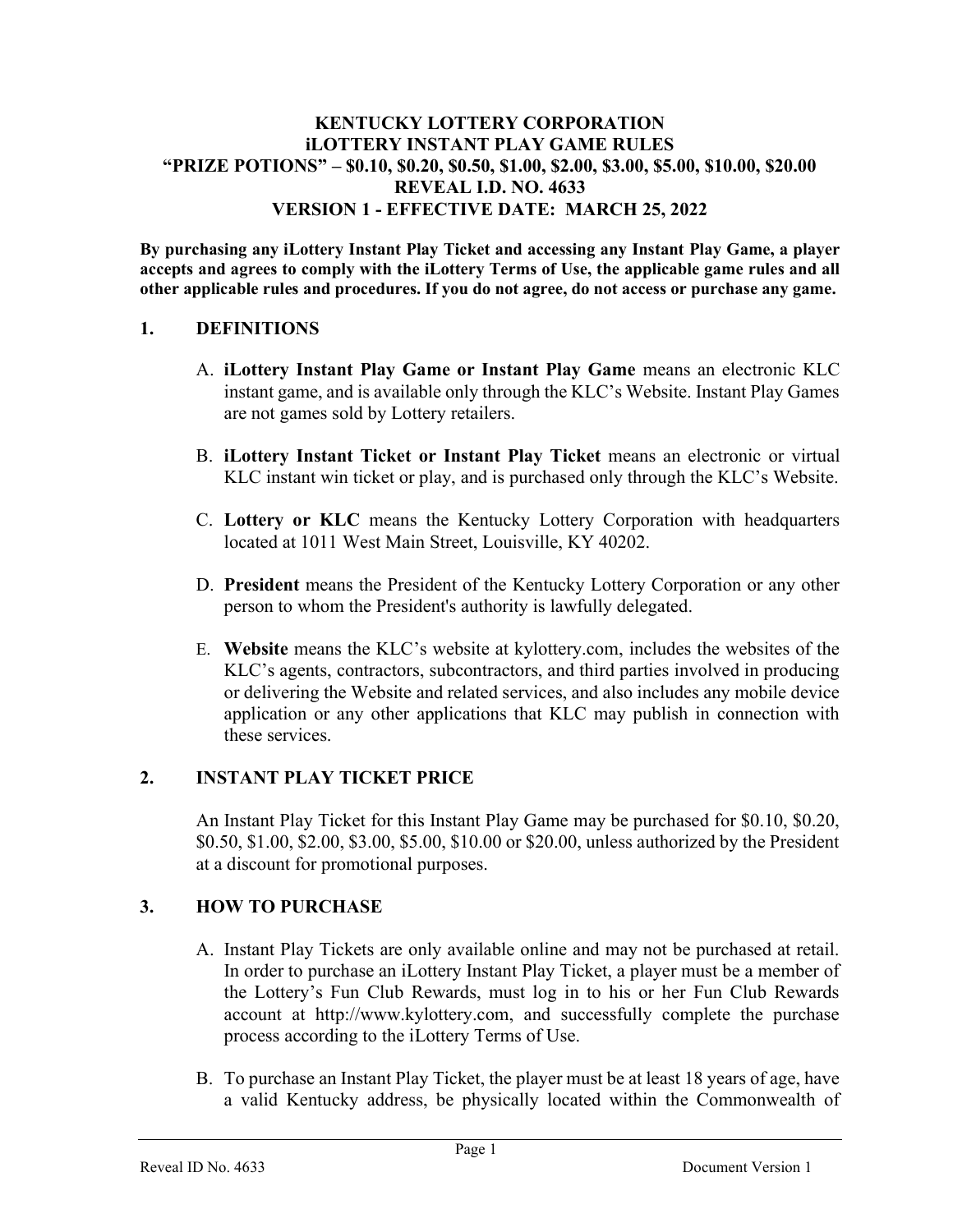Kentucky at the time of the purchase, have a properly registered account, and be using player's own account to purchase a ticket. The KLC may deem invalid any purchases made in violation of these requirements, the iLottery Terms of Use, or other applicable rules, and may refuse to award the prize.

- C. All sales are final. Once the purchase is completed, the player may not cancel the purchase. The player is solely responsible for ensuring that he or she has selected the correct lottery game and all options relating to that game, including, but not limited to, game ticket, number of tickets, and price of tickets. Purchases made in error will not be refunded.
- D. Player is solely responsible for obtaining and maintaining any equipment and connectivity necessary to access the Website and purchase an Instant Play Ticket. Games may not be available on certain devices due to operating requirements associated with the Games. The Lottery makes no representations or warranties as to a player's ability to access, purchase, and play any game, or that the Website or games will display correctly on all devices on which they can be viewed.
- E. Players may have the option to "Buy Now" or "Try Now." By design, the Game play and player experience are the same, although there are important differences. By choosing "Buy Now," the player elects to purchase the Instant Play Ticket, and the purchase value will be deducted from the player's account. Once confirmed, Instant Play Ticket purchases cannot be voided or cancelled. If a Game player chooses "Try Now," the player acknowledges that he or she is playing a trial version of the Instant Play Game; the player is not purchasing an Instant Play Ticket, and the player will not be awarded a cash prize even though the Game results may reveal a prize.

## 4. HOW TO PLAY

The object of Prize Potions is to collect matching Potion Symbols and Ingredient Symbols.

To begin play, the player must select their price point before purchasing the game, and then the player must complete the purchase process set out in the iLottery Terms of Use. The outcome of the player's ticket is determined at the time of the ticket purchase. At the start of the game, Prize Potions displays fifteen (15) symbols in a grid, a PAYTABLE button and the BUY button. By selecting the BUY button, the symbols in the grid will cascade down and display new symbols and begin creating clusters.

When three (3) or more identical symbols create a cluster which are connected in the grid by sharing a side (a "winning cluster"), a corresponding prize is won according the paytable. A winning cluster of symbols is removed from the grid and additional symbols cascade down to fill the grid. These symbols can create new winning clusters, which award corresponding prizes according to the paytable, and are removed from the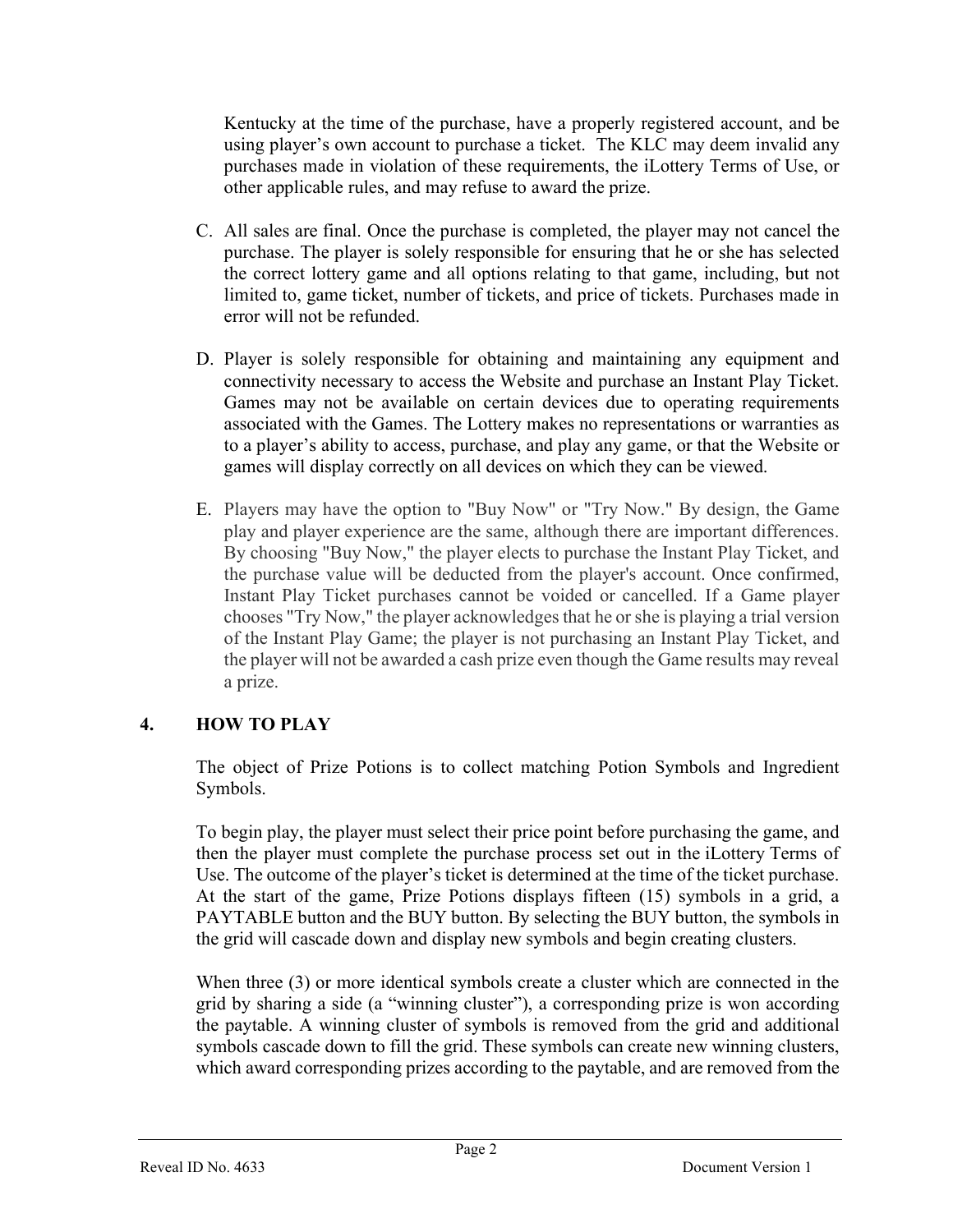grid. The more matching symbols in a winning cluster, the greater the prize for that symbol. This process continues until no new winning clusters form.

#### Free Turns Bonus

Reveal three (3) Crystal Ball Symbols anywhere on the grid to trigger the Free Turns Bonus. The Free Turns Bonus consists of three (3) free turns. Clusters continue to form, award corresponding prizes from the paytable, and are then removed from the grid as in the Main Game.

During the Free Turns Bonus, Sticking Wilds appear in the grid. Sticking Wilds remain in place and do not cascade. On the next turn, the Sticking Wilds appear in different positions on the grid. The first  $(1<sup>st</sup>)$  free turn contains one (1) Sticking Wild Symbol, the second ( $2<sup>nd</sup>$ ) free turn contains two (2) Sticking Wild Symbols, and the third ( $3<sup>rd</sup>$ ) free turn contains three (3) Sticking Wild Symbols on the grid. A Sticking Wild Symbol can represent any other symbol in the grid to create a winning cluster.

#### Instant Win Picker Bonus

Reveal three (3) Chest Symbols anywhere on the grid to trigger the Instant Win Picker Bonus. Select one (1) of three (3) Chests to reveal an instant prize.

#### Potion-Punch Bonus

Reveal both the Key and Lock Symbols anywhere on the grid to trigger the Potion-Punch Bonus. The Potion-Punch Bonus consists of three (3) rounds where the player's character and the opponent character battle. Select one (1) of three (3) doors to start the bonus.

At the start of each round, each character has an Energy Meter containing six (6) segments. In each round, the player's character and the opponent character take alternating turns, trying to deplete the other's Energy Meter. This process continues until one (1) of the meters is empty. The remaining energy in the winning character's meter is added to that character's collection pot.

In rounds one (1) and three (3), the player's character goes first ( $1<sup>st</sup>$ ). In round two (2), the opponent character goes first.

The minimum number of Energy Segments that can be depleted on a turn is zero (0).

The maximum number of Energy Segments that can be depleted on a turn is four (4).

No character will take more than five (5) turns in any round.

At the end of the third  $(3<sup>rd</sup>)$  round, a corresponding prize is awarded based on the number of segments filled in the player's collection pot.

The game ends when no winning clusters remain on the grid and all bonus games are completed.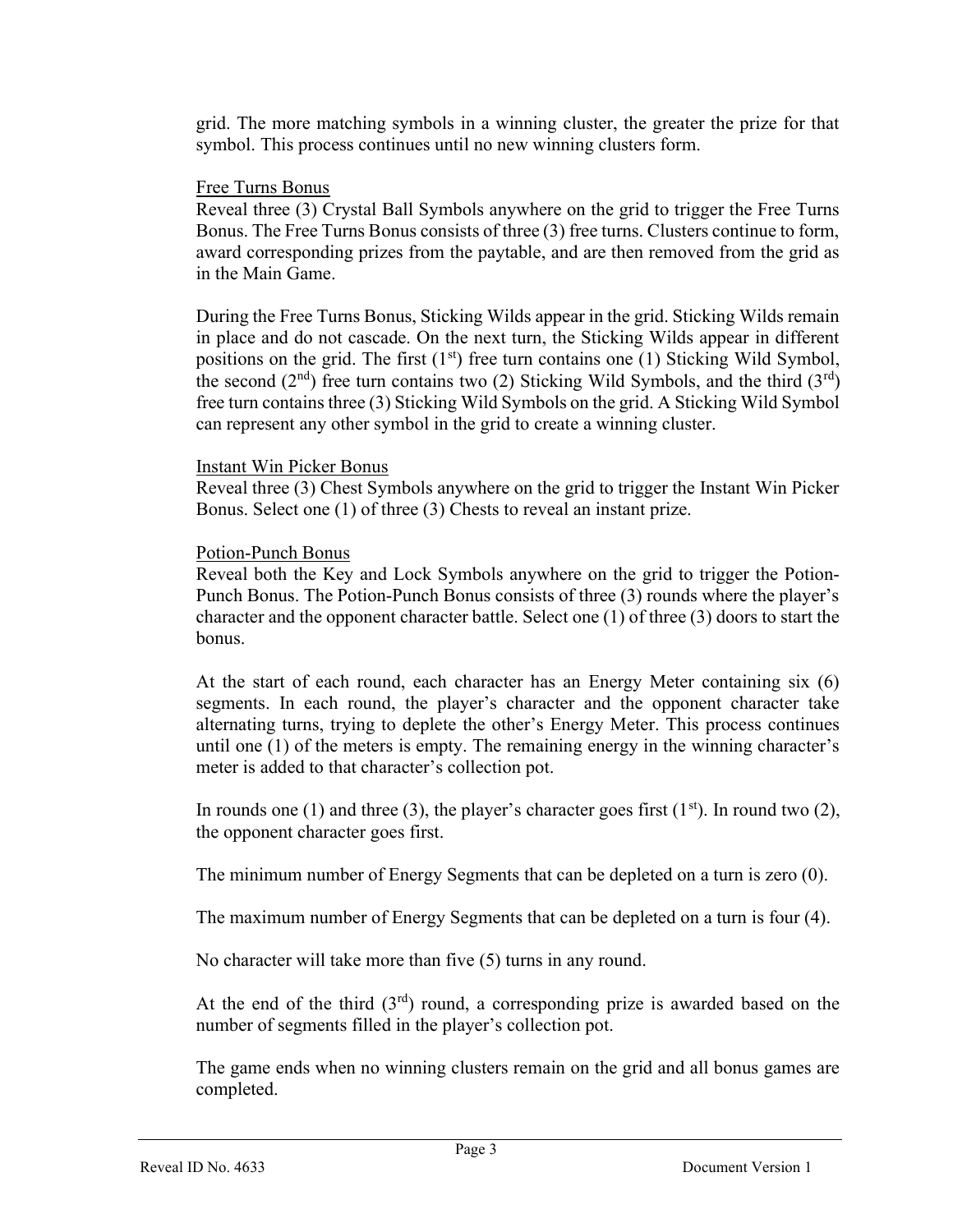#### 5. DETERMINATION OF PRIZE WINNERS

- A. iLottery Instant Play Games are games of chance, and the outcome of a play in the case of any Game is determined by the system at the point of purchase and is not affected by the skill, judgment or action of the player. The system distributes outcomes based on the probabilities within the prize structure. The overall chances of winning in a Game at each prize level are determined by the prize structure. Outcome will not be affected by a disconnection from the system after point of purchase.
- B. The revealing of the play symbols on the Instant Play Ticket does not determine if the Instant Play Ticket is a winning Ticket. The revealing of the play symbols is for entertainment purposes only.
- C. A player who validly purchases an iLottery Instant Play Ticket using his or her Fun Club Rewards account, and according to these rules and the iLottery Terms of Use, is the owner of the iLottery Instant Play Ticket, is entitled to any prize won on that ticket, subject to all requirements necessary to claim the prize. An iLottery Instant Play Ticket is a NOT bearer instrument. Neither the electronic record of purchase, nor any other confirmation of the purchase is a bearer instrument. An iLottery Instant Play Ticket may not be assigned or transferred, except as allowed or required by law.
- D. If an iLottery Instant Game play is not played out to completion for any reason, including the interruption of the player, loss of connectivity during game play or Game termination by the Lottery, the player will be notified by email that the Game has not been completed and that the Game will be available for a specified time. If the play is not completed within that time, play will be completed automatically by the system on the player's behalf to reveal the outcome determined at the point of purchase. The player will be notified by email of such outcome, and the prize claim and payment process remains the same, whether player plays the game to completion or the game is completed automatically.

## 6. PRIZE STRUCTURES AND ODDS

Duplicate prize amounts indicate multiple ways to win the same prize amount; different odds may apply to each way to win.

# PRICE: \$0.10

| <b>Prize Value</b> | <b>Odds Per Play</b> |
|--------------------|----------------------|
| \$500.00           | 1:2,000,000.00       |
| 10.00              | 1:100,000.00         |
| 4.20               | 1:40,000.00          |
| 4.18               | 1:66,666.67          |
| 4.16               | 1:50,000.00          |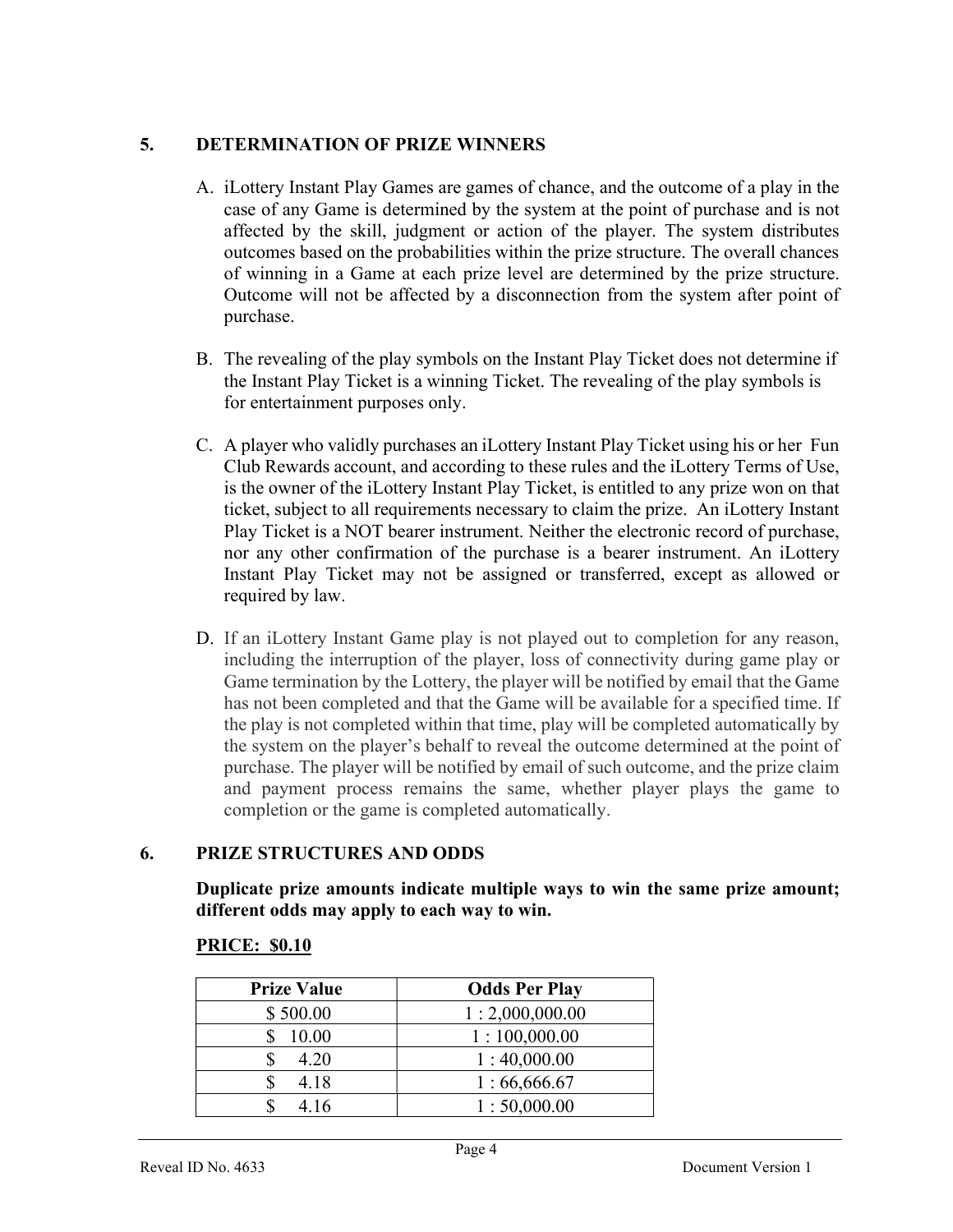| <b>Prize Value</b>    | <b>Odds Per Play</b> |
|-----------------------|----------------------|
| \$<br>4.14            | 1:40,000.00          |
| \$<br>4.12            | 1: 33,333.33         |
| \$<br>4.10            | 1: 13,333.33         |
| \$<br>4.08            | 1:28,571.43          |
| \$<br>4.06            | 1:25,000.00          |
| \$<br>4.04            | 1: 22, 222.22        |
| \$<br>4.00            | 1:4,000.00           |
| \$<br>3.20            | 1:20,000.00          |
| \$<br>3.16            | 1:16,000.00          |
| \$<br>3.12            | 1: 13,333.33         |
| \$<br>3.08            | 1:11,428.57          |
| \$<br>3.06            | 1:10,000.00          |
| \$<br>3.04            | 1:8,888.89           |
| \$<br>3.00            | 1:2,666.67           |
| \$<br>2.80            | 1:8,000.00           |
| \$<br>2.60            | 1:7,272.73           |
| \$<br>2.56            | 1:6,666.67           |
| \$<br>2.52            | 1:5,714.29           |
| \$<br>2.48            | 1:5,000.00           |
| \$<br>2.46            | 1:4,000.00           |
| \$<br>2.44            | 1:3,333.33           |
| \$<br>2.40            | 1:2,666.67           |
| \$<br>2.20            | 1:2,000.00           |
| \$<br>2.16            | 1:1,333.33           |
| \$<br>2.12            | 1:1,000.00           |
| $\frac{1}{2}$<br>2.08 | 1:800.00             |
| $\frac{1}{2}$<br>2.04 | 1:666.67             |
| \$<br>2.00            | 1:2,000.00           |
| \$<br>1.80            | 1:1,600.00           |
| \$<br>1.60            | 1:1,333.33           |
| \$<br>1.40            | 1:1,142.86           |
| \$<br>1.38            | 1:1,000.00           |
| \$<br>1.36            | 1:800.00             |
| \$<br>1.34            | 1:666.67             |
| \$<br>1.32            | 1:571.43             |
| \$<br>1.30            | 1: 533.33            |
| \$<br>1.28            | 1:500.00             |
| \$<br>1.26            | 1:470.59             |
| \$<br>1.24            | 1:444.44             |
| \$<br>1.20            | 1:400.00             |
| \$<br>1.00            | 1:400.00             |
| \$<br>0.90            | 1:3,333.33           |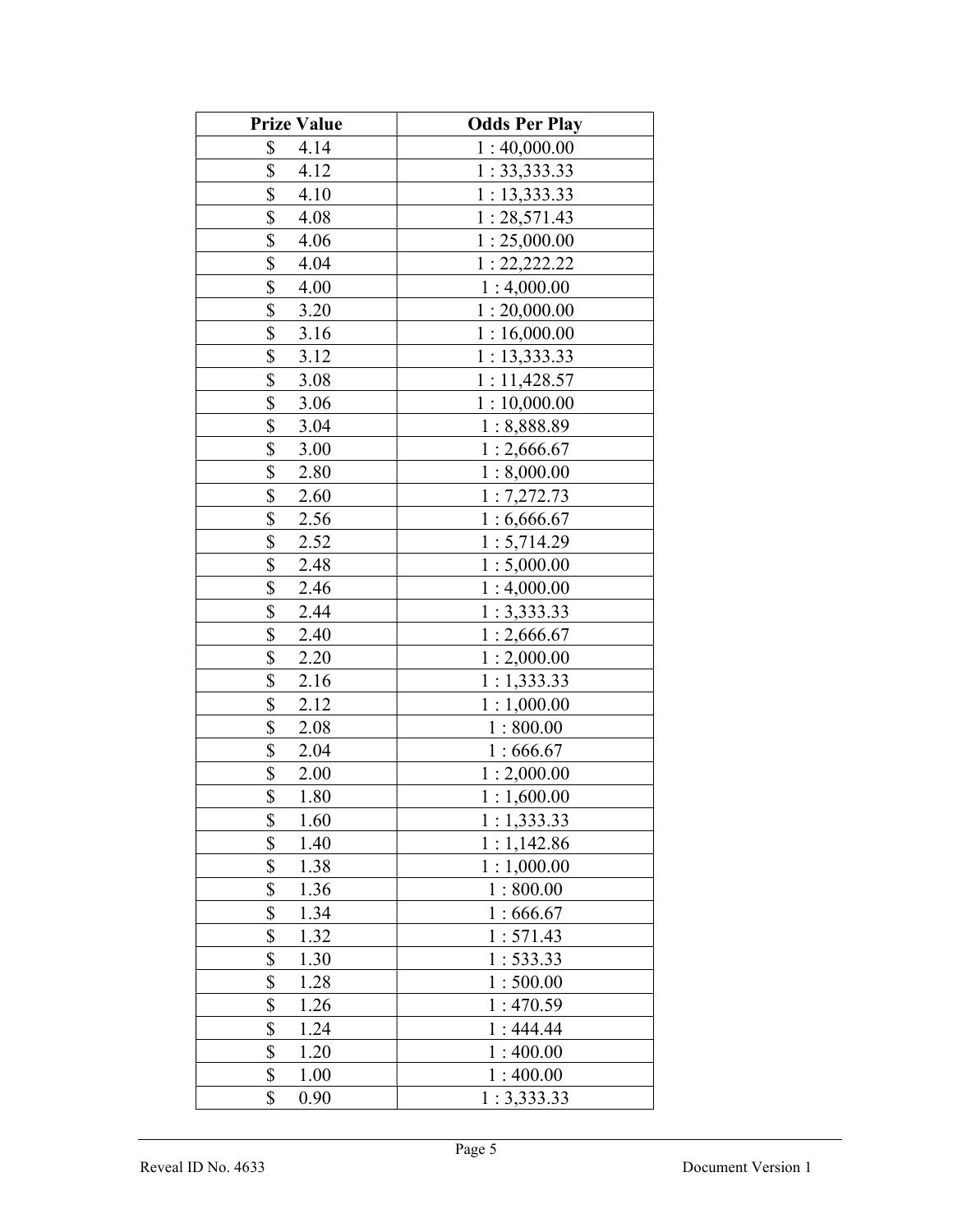| <b>Prize Value</b>                | <b>Odds Per Play</b> |
|-----------------------------------|----------------------|
| \$<br>0.88                        | 1:2,857.14           |
| \$<br>0.84                        | 1:2,500.00           |
| \$<br>0.80                        | 1:2,222.22           |
| \$<br>0.78                        | 1:2,000.00           |
| \$<br>0.76                        | 1:1,818.18           |
| \$<br>0.74                        | 1:1,666.67           |
| $\boldsymbol{\mathsf{S}}$<br>0.72 | 1:1,538.46           |
| \$<br>0.70                        | 1:800.00             |
| \$<br>0.68                        | 1:1,333.33           |
| \$<br>0.66                        | 1:1,250.00           |
| \$<br>0.64                        | 1:1,176.47           |
| \$<br>0.62                        | 1:1,111.11           |
| \$<br>0.60                        | 1:1,000.00           |
| \$<br>0.58                        | 1:888.89             |
| \$<br>0.56                        | 1:800.00             |
| \$<br>0.54                        | 1:666.67             |
| \$<br>0.52                        | 1:400.00             |
| \$<br>0.50                        | 1:400.00             |
| \$<br>0.48                        | 1:1,666.67           |
| \$<br>0.46                        | 1:1,428.57           |
| \$<br>0.44                        | 1:1,176.47           |
| \$<br>0.42                        | 1:1,000.00           |
| \$<br>0.40                        | 1:909.09             |
| \$<br>0.38                        | 1:851.06             |
| \$<br>0.36                        | 1:800.00             |
| \$<br>0.34                        | 1:740.74             |
| \$<br>0.32                        | 1:666.67             |
| \$<br>0.30                        | 1:571.43             |
| \$<br>0.28                        | 1:500.00             |
| \$<br>0.26                        | 1:400.00             |
| \$<br>0.24                        | 1:266.67             |
| \$<br>0.22                        | 1:200.00             |
| \$<br>0.20                        | 1:133.33             |
| \$<br>0.18                        | 1:100.00             |
| \$<br>0.16                        | 1:80.00              |
| \$<br>0.14                        | 1:62.50              |
| \$<br>0.12                        | 1:40.00              |
| \$<br>0.10                        | 1:22.22              |
| \$<br>0.08                        | 1:53.33              |
| \$<br>0.06                        | 1:114.98             |
| \$<br>0.04                        | 1:156.75             |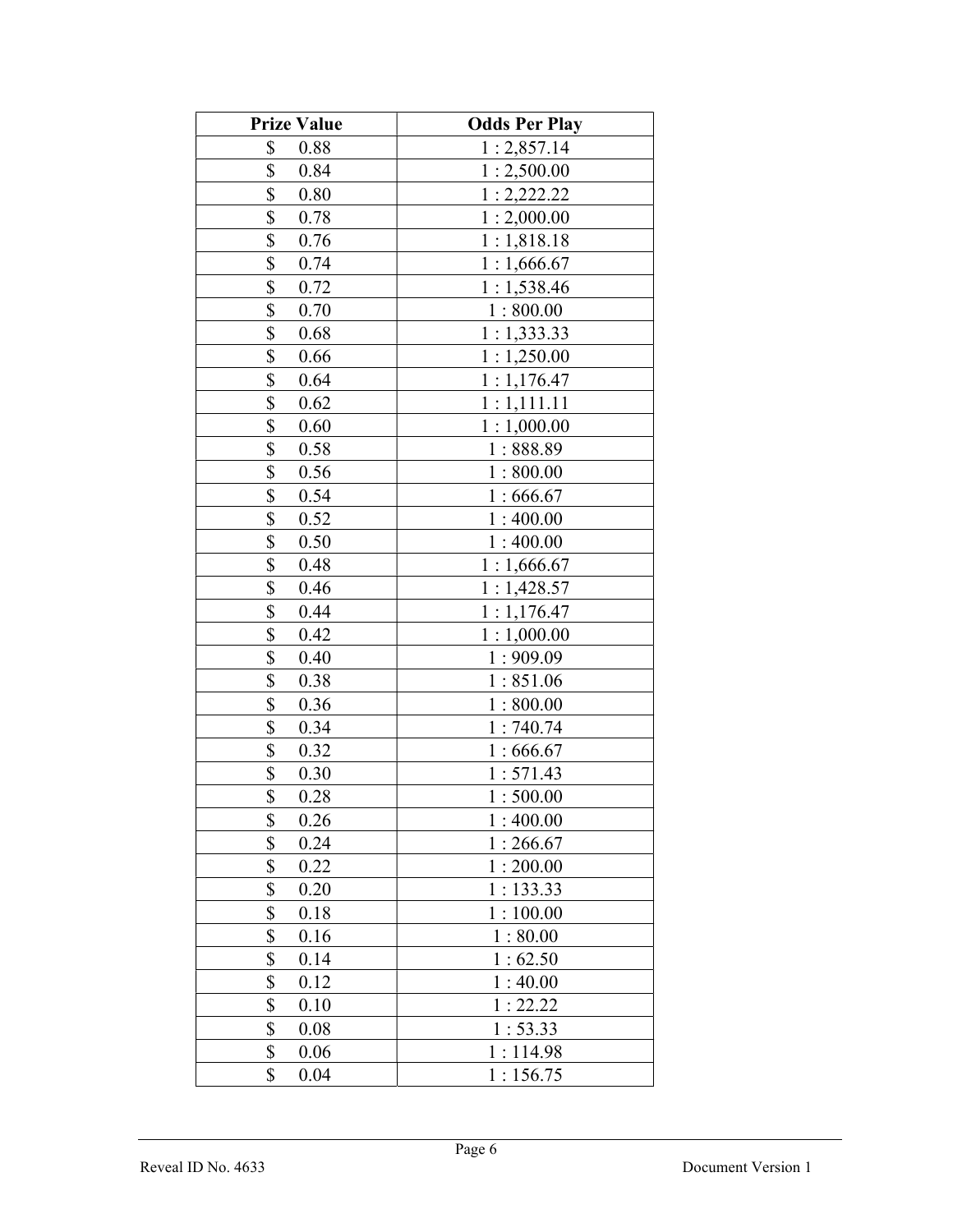| OVERALL GAME ODDS: | 4.50   |
|--------------------|--------|
| PRIZE PAYOUT:      | 84.00% |

## PRICE: \$0.20

| <b>Prize Value</b> | <b>Odds Per Play</b> |
|--------------------|----------------------|
| \$1,000.00         | 1:2,000,000.00       |
| \$<br>20.00        | 1:100,000.00         |
| \$<br>8.40         | 1:40,000.00          |
| \$<br>8.36         | 1:66,666.67          |
| \$<br>8.32         | 1:50,000.00          |
| \$<br>8.28         | 1:40,000.00          |
| \$<br>8.24         | 1: 33,333.33         |
| \$<br>8.20         | 1:13,333.33          |
| \$<br>8.16         | 1:28,571.43          |
| \$<br>8.12         | 1:25,000.00          |
| \$<br>8.08         | 1: 22, 222.22        |
| \$<br>8.00         | 1:4,000.00           |
| \$<br>6.40         | 1:20,000.00          |
| \$<br>6.32         | 1:16,000.00          |
| \$<br>6.24         | 1: 13,333.33         |
| \$<br>6.16         | 1:11,428.57          |
| \$<br>6.12         | 1:10,000.00          |
| \$<br>6.08         | 1:8,888.89           |
| \$<br>6.00         | 1:2,666.67           |
| \$<br>5.60         | 1:8,000.00           |
| \$<br>5.20         | 1:7,272.73           |
| \$<br>5.12         | 1:6,666.67           |
| \$<br>5.04         | 1:5,714.29           |
| \$<br>4.96         | 1:5,000.00           |
| \$<br>4.92         | 1:4,000.00           |
| \$<br>4.88         | 1:3,333.33           |
| \$<br>4.80         | 1:2,666.67           |
| \$<br>4.40         | 1:2,000.00           |
| \$<br>4.32         | 1:1,333.33           |
| \$<br>4.24         | 1:1,000.00           |
| \$<br>4.16         | 1:800.00             |
| \$<br>4.08         | 1:666.67             |
| \$<br>4.00         | 1:2,000.00           |
| \$<br>3.60         | 1:1,600.00           |
| \$<br>3.20         | 1:1,333.33           |
| \$<br>2.80         | 1:1,142.86           |
| \$<br>2.76         | 1:1,000.00           |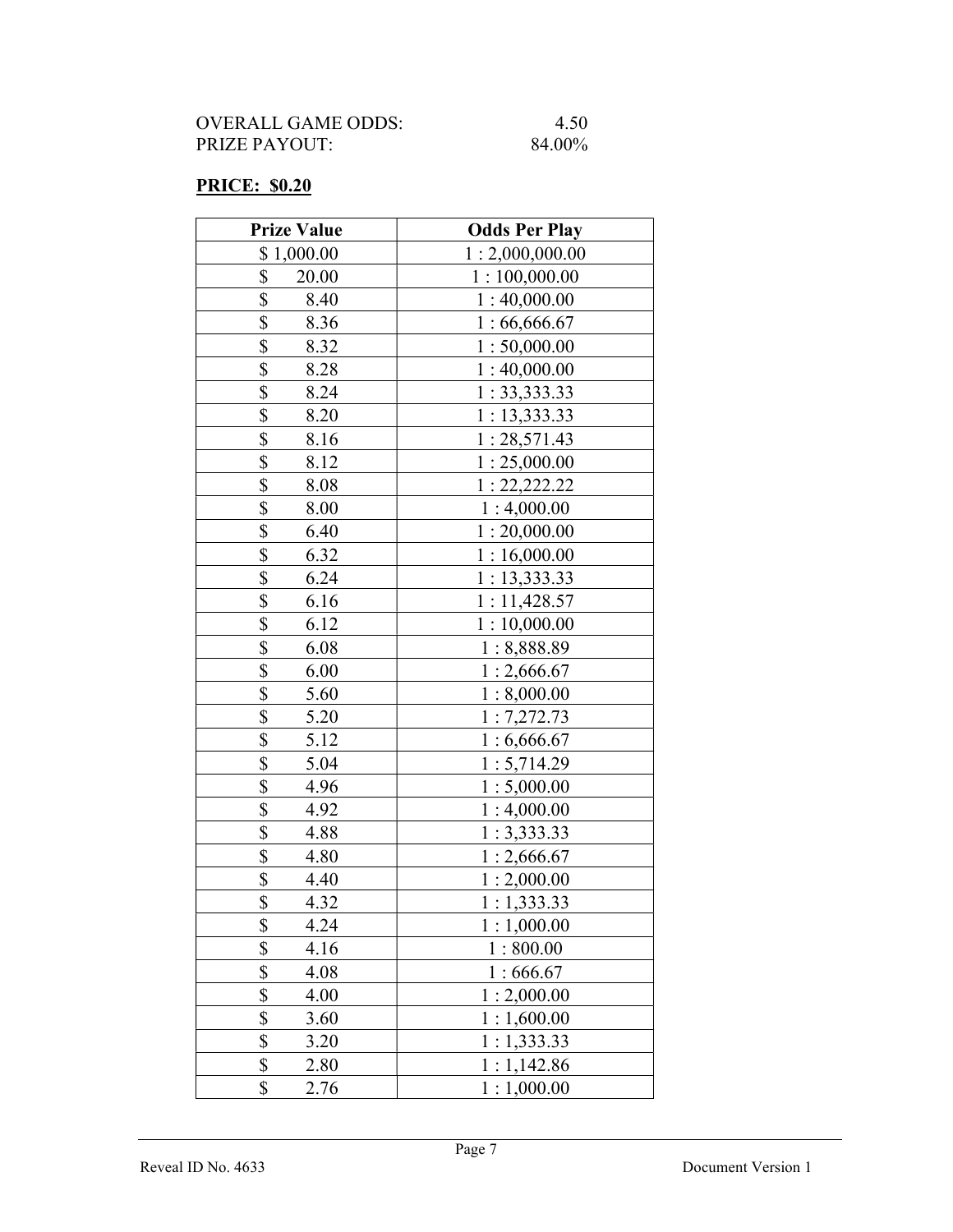| <b>Prize Value</b>                | <b>Odds Per Play</b> |
|-----------------------------------|----------------------|
| \$<br>2.72                        | 1:800.00             |
| \$<br>2.68                        | 1:666.67             |
| \$<br>2.64                        | 1:571.43             |
| \$<br>2.60                        | 1:533.33             |
| \$<br>2.56                        | 1:500.00             |
| \$<br>2.52                        | 1:470.59             |
| \$<br>2.48                        | 1:444.44             |
| \$<br>2.40                        | 1:400.00             |
| \$<br>2.00                        | 1:400.00             |
| \$<br>1.80                        | 1:3,333.33           |
| \$<br>1.76                        | 1:2,857.14           |
| \$<br>1.68                        | 1:2,500.00           |
| \$<br>1.60                        | 1:2,222.22           |
| \$<br>1.56                        | 1:2,000.00           |
| \$<br>1.52                        | 1:1,818.18           |
| \$<br>1.48                        | 1:1,666.67           |
| \$<br>1.44                        | 1:1,538.46           |
| \$<br>1.40                        | 1:800.00             |
| \$<br>1.36                        | 1:1,333.33           |
| \$<br>1.32                        | 1:1,250.00           |
| \$<br>1.28                        | 1:1,176.47           |
| \$<br>1.24                        | 1:1,111.11           |
| \$<br>1.20                        | 1:1,000.00           |
| \$<br>1.16                        | 1:888.89             |
| \$<br>1.12                        | 1:800.00             |
| $\boldsymbol{\mathsf{S}}$<br>1.08 | 1:666.67             |
| $\boldsymbol{\mathsf{S}}$<br>1.04 | 1:400.00             |
| \$<br>1.00                        | 1:400.00             |
| \$<br>0.96                        | 1:1,666.67           |
| \$<br>0.92                        | 1:1,428.57           |
| \$<br>0.88                        | 1:1,176.47           |
| \$<br>0.84                        | 1:1,000.00           |
| \$<br>0.80                        | 1:909.09             |
| \$<br>0.76                        | 1:851.06             |
| \$<br>0.72                        | 1:800.00             |
| \$<br>0.68                        | 1:740.74             |
| \$<br>0.64                        | 1:666.67             |
| \$<br>0.60                        | 1:571.43             |
| \$<br>0.56                        | 1:500.00             |
| \$<br>0.52                        | 1:400.00             |
| \$<br>0.48                        | 1:266.67             |
| \$<br>0.44                        | 1:200.00             |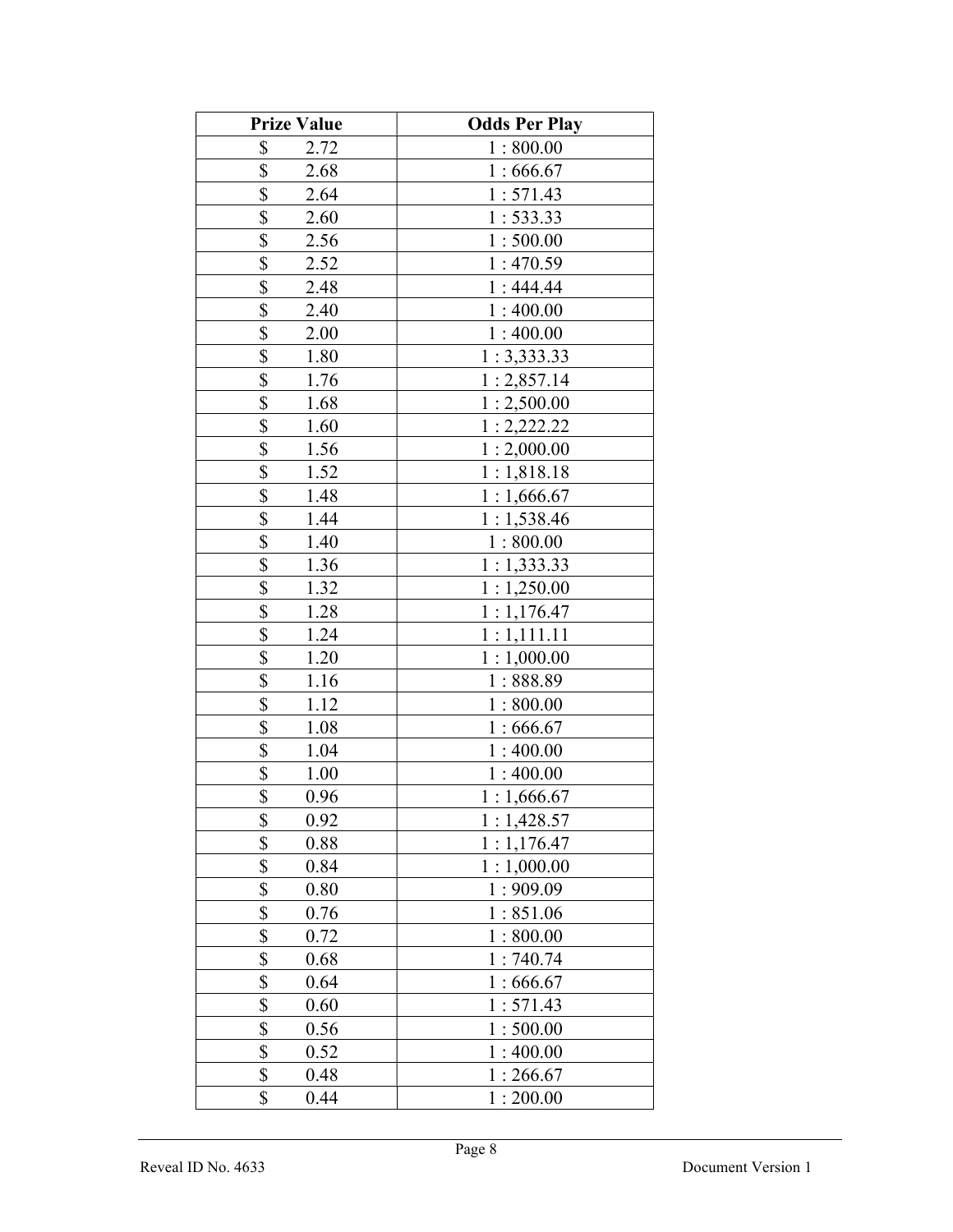| <b>Prize Value</b> | <b>Odds Per Play</b> |
|--------------------|----------------------|
| 0.40<br>S          | 1:133.33             |
| 0.36               | 1:100.00             |
| 0.32               | 1:80.00              |
| 0.28<br>\$         | 1:62.50              |
| 0.24<br>S          | 1:40.00              |
| 0.20               | 1:22.22              |
| 0.16               | 1:53.33              |
| 0.12<br>S          | 1:114.98             |
| 0.08               | 1:156.75             |

## PRICE: \$0.50

| <b>Prize Value</b> | <b>Odds Per Play</b> |
|--------------------|----------------------|
| \$2,500.00         | 1:2,000,000.00       |
| \$<br>50.00        | 1:100,000.00         |
| \$<br>21.00        | 1:40,000.00          |
| \$<br>20.90        | 1:66,666.67          |
| \$<br>20.80        | 1:50,000.00          |
| \$<br>20.70        | 1:40,000.00          |
| \$<br>20.60        | 1: 33,333.33         |
| \$<br>20.50        | 1: 13,333.33         |
| \$<br>20.40        | 1:28,571.43          |
| \$<br>20.30        | 1:25,000.00          |
| \$<br>20.20        | 1: 22, 222.22        |
| \$<br>20.00        | 1:4,000.00           |
| \$<br>16.00        | 1:20,000.00          |
| \$<br>15.80        | 1:16,000.00          |
| \$<br>15.60        | 1: 13,333.33         |
| \$<br>15.40        | 1:11,428.57          |
| \$<br>15.30        | 1:10,000.00          |
| \$<br>15.20        | 1:8,888.89           |
| \$<br>15.00        | 1:2,666.67           |
| \$<br>14.00        | 1:8,000.00           |
| \$<br>13.00        | 1:7,272.73           |
| \$<br>12.80        | 1:6,666.67           |
| \$<br>12.60        | 1:5,714.29           |
| \$<br>12.40        | 1:5,000.00           |
| \$<br>12.30        | 1:4,000.00           |
| \$<br>12.20        | 1:3,333.33           |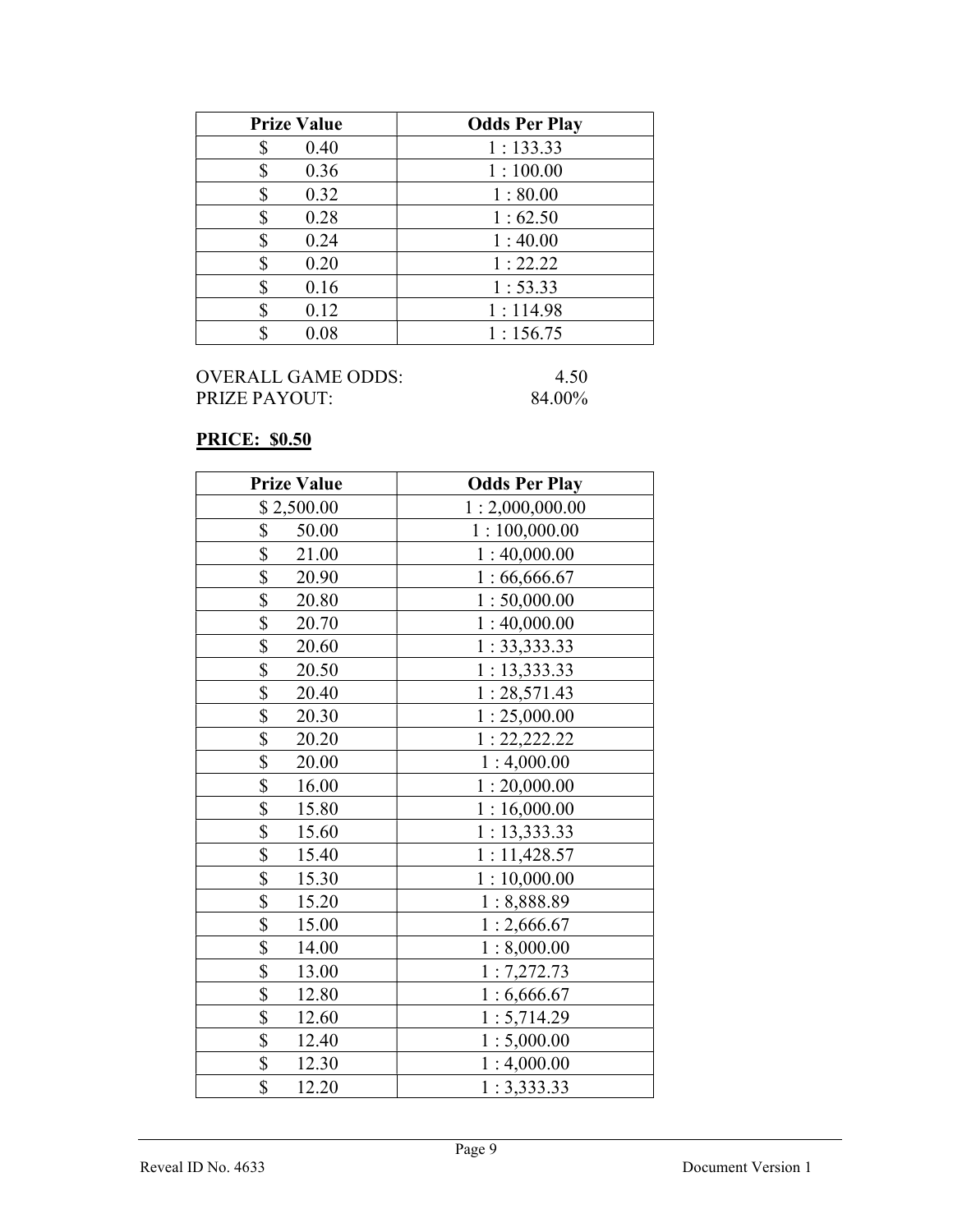| <b>Prize Value</b>                | <b>Odds Per Play</b> |
|-----------------------------------|----------------------|
| \$<br>12.00                       | 1:2,666.67           |
| \$<br>11.00                       | 1:2,000.00           |
| \$<br>10.80                       | 1:1,333.33           |
| \$<br>10.60                       | 1:1,000.00           |
| \$<br>10.40                       | 1:800.00             |
| \$<br>10.20                       | 1:666.67             |
| \$<br>10.00                       | 1:2,000.00           |
| \$<br>9.00                        | 1:1,600.00           |
| \$<br>8.00                        | 1:1,333.33           |
| \$<br>7.00                        | 1:1,142.86           |
| \$<br>6.90                        | 1:1,000.00           |
| \$<br>6.80                        | 1:800.00             |
| \$<br>6.70                        | 1:666.67             |
| \$<br>6.60                        | 1:571.43             |
| \$<br>6.50                        | 1:533.33             |
| \$<br>6.40                        | 1:500.00             |
| \$<br>6.30                        | 1:470.59             |
| \$<br>6.20                        | 1:444.44             |
| \$<br>6.00                        | 1:400.00             |
| \$<br>5.00                        | 1:400.00             |
| \$<br>4.50                        | 1:3,333.33           |
| \$<br>4.40                        | 1:2,857.14           |
| \$<br>4.20                        | 1:2,500.00           |
| \$<br>4.00                        | 1:2,222.22           |
| \$<br>3.90                        | 1:2,000.00           |
| $\boldsymbol{\mathsf{S}}$<br>3.80 | 1:1,818.18           |
| $\frac{1}{2}$<br>3.70             | 1:1,666.67           |
| $\overline{\mathbb{S}}$<br>3.60   | 1:1,538.46           |
| $\overline{\$}$<br>3.50           | 1:800.00             |
| \$<br>3.40                        | 1:1,333.33           |
| \$<br>3.30                        | 1:1,250.00           |
| \$<br>3.20                        | 1:1,176.47           |
| \$<br>3.10                        | 1:1,111.11           |
| \$<br>3.00                        | 1:1,000.00           |
| \$<br>2.90                        | 1:888.89             |
| \$<br>2.80                        | 1:800.00             |
| \$<br>2.70                        | 1:666.67             |
| \$<br>2.60                        | 1:400.00             |
| \$<br>2.50                        | 1:400.00             |
| \$<br>2.40                        | 1:1,666.67           |
| \$<br>2.30                        | 1:1,428.57           |
| \$<br>2.20                        | 1:1,176.47           |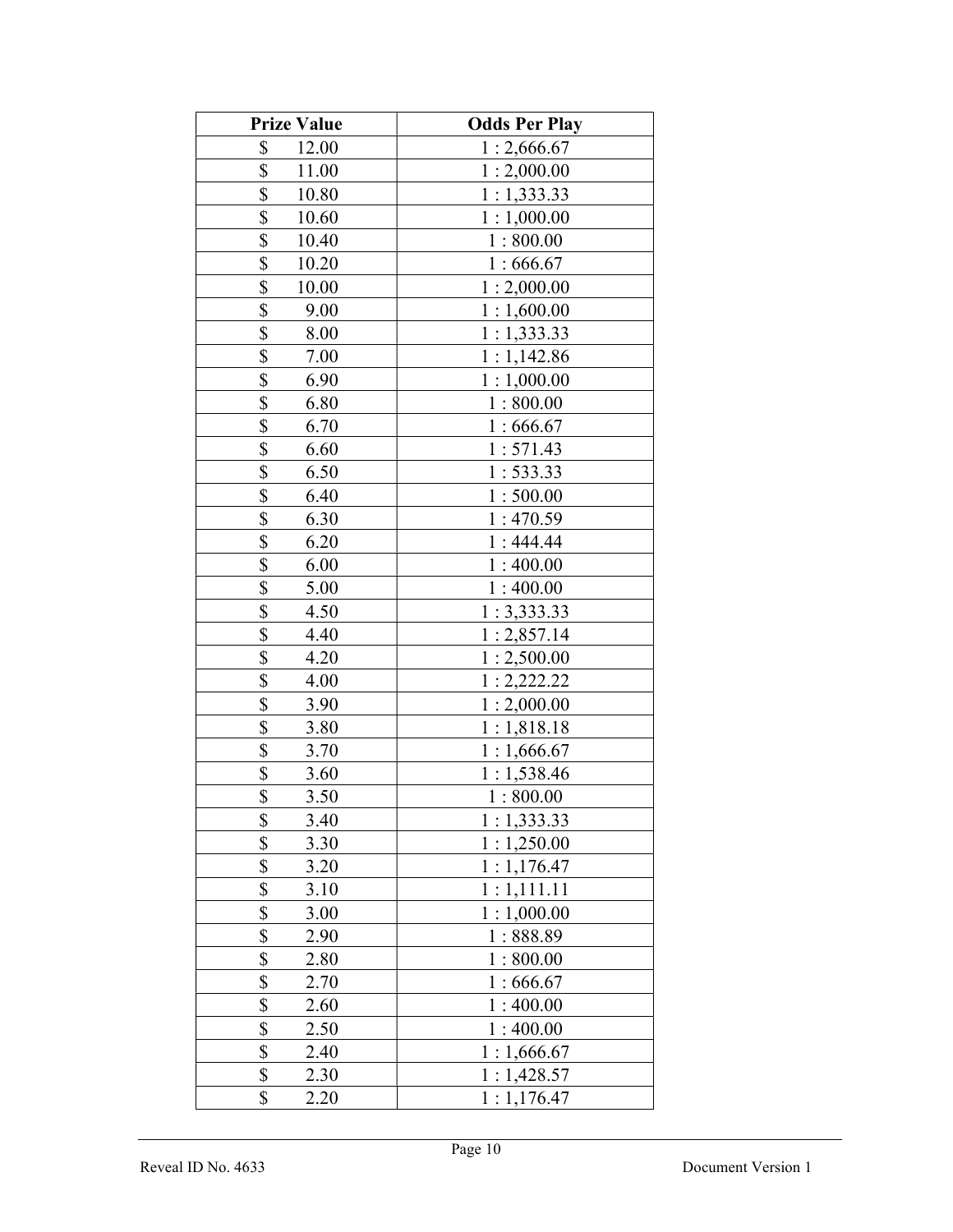| <b>Prize Value</b> | <b>Odds Per Play</b> |
|--------------------|----------------------|
| \$<br>2.10         | 1:1,000.00           |
| \$<br>2.00         | 1:909.09             |
| \$<br>1.90         | 1:851.06             |
| \$<br>1.80         | 1:800.00             |
| \$<br>1.70         | 1:740.74             |
| \$<br>1.60         | 1:666.67             |
| \$<br>1.50         | 1:571.43             |
| \$<br>1.40         | 1:500.00             |
| \$<br>1.30         | 1:400.00             |
| \$<br>1.20         | 1:266.67             |
| \$<br>1.10         | 1:200.00             |
| \$<br>1.00         | 1:133.33             |
| \$<br>0.90         | 1:100.00             |
| \$<br>0.80         | 1:80.00              |
| \$<br>0.70         | 1:62.50              |
| \$<br>0.60         | 1:40.00              |
| \$<br>0.50         | 1:22.22              |
| \$<br>0.40         | 1:53.33              |
| \$<br>0.30         | 1:114.98             |
| \$<br>0.20         | 1:156.75             |

## PRICE: \$1.00

| <b>Prize Value</b> | <b>Odds Per Play</b> |
|--------------------|----------------------|
| \$5,000.00         | 1:2,000,000.00       |
| \$<br>100.00       | 1:100,000.00         |
| \$<br>42.00        | 1:40,000.00          |
| \$<br>41.80        | 1:66,666.67          |
| \$<br>41.60        | 1:50,000.00          |
| \$<br>41.40        | 1:40,000.00          |
| \$<br>41.20        | 1: 33, 333.33        |
| \$<br>41.00        | 1:13,333.33          |
| \$<br>40.80        | 1:28,571.43          |
| \$<br>40.60        | 1:25,000.00          |
| \$<br>40.40        | 1: 22, 222.22        |
| \$<br>40.00        | 1:4,000.00           |
| \$<br>32.00        | 1:20,000.00          |
| \$<br>31.60        | 1:16,000.00          |
| \$<br>31.20        | 1: 13,333.33         |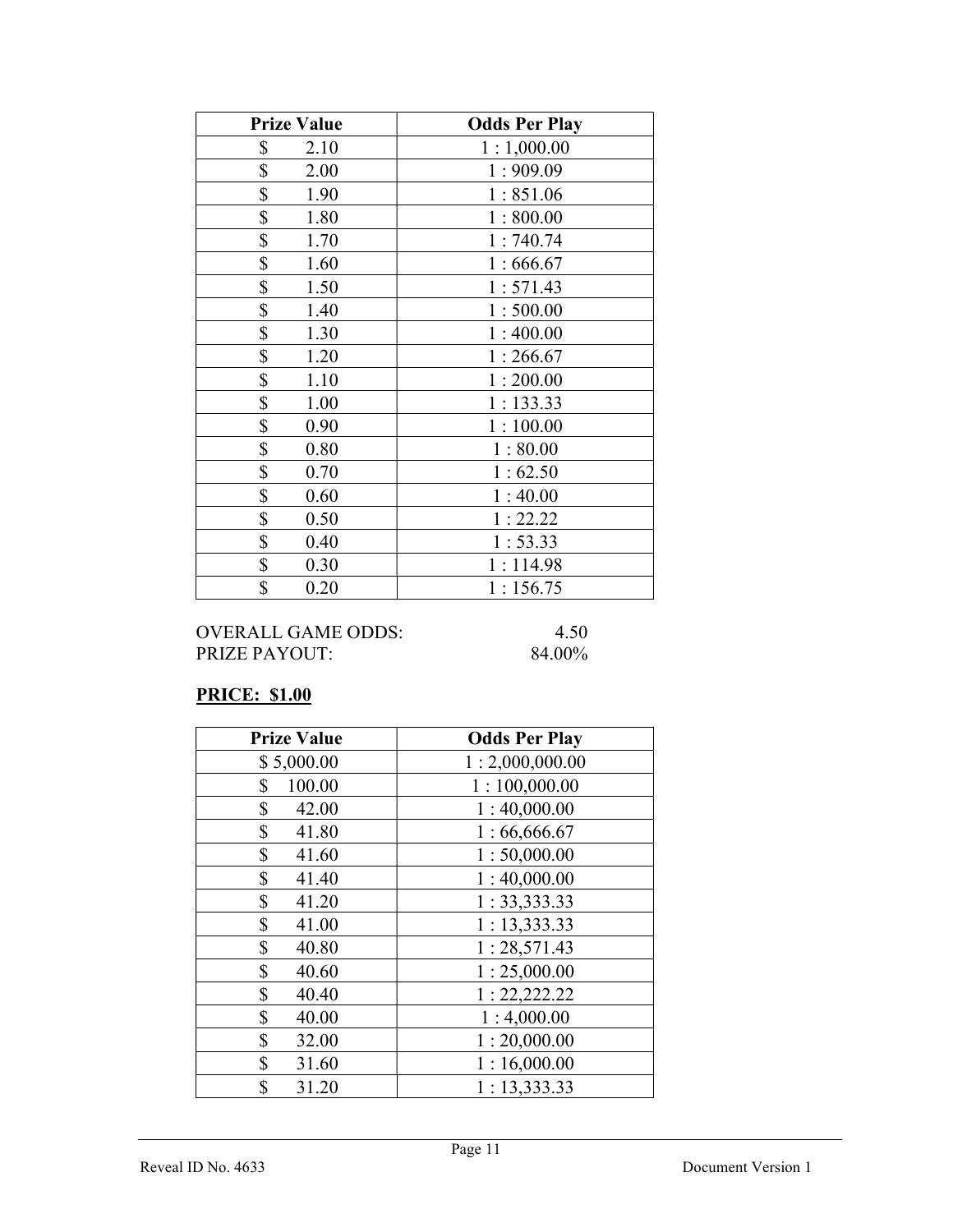| <b>Prize Value</b> | <b>Odds Per Play</b> |
|--------------------|----------------------|
| \$<br>30.80        | 1:11,428.57          |
| \$<br>30.60        | 1:10,000.00          |
| \$<br>30.40        | 1:8,888.89           |
| \$<br>30.00        | 1:2,666.67           |
| \$<br>28.00        | 1:8,000.00           |
| \$<br>26.00        | 1:7,272.73           |
| \$<br>25.60        | 1:6,666.67           |
| \$<br>25.20        | 1:5,714.29           |
| \$<br>24.80        | 1:5,000.00           |
| \$<br>24.60        | 1:4,000.00           |
| \$<br>24.40        | 1:3,333.33           |
| \$<br>24.00        | 1:2,666.67           |
| \$<br>22.00        | 1:2,000.00           |
| \$<br>21.60        | 1:1,333.33           |
| \$<br>21.20        | 1:1,000.00           |
| \$<br>20.80        | 1:800.00             |
| \$<br>20.40        | 1:666.67             |
| \$<br>20.00        | 1:2,000.00           |
| \$<br>18.00        | 1:1,600.00           |
| \$<br>16.00        | 1:1,333.33           |
| \$<br>14.00        | 1:1,142.86           |
| \$<br>13.80        | 1:1,000.00           |
| \$<br>13.60        | 1:800.00             |
| \$<br>13.40        | 1:666.67             |
| \$<br>13.20        | 1:571.43             |
| \$<br>13.00        | 1:533.33             |
| \$<br>12.80        | 1:500.00             |
| \$<br>12.60        | 1:470.59             |
| \$<br>12.40        | 1:444.44             |
| \$<br>12.00        | 1:400.00             |
| \$<br>10.00        | 1:400.00             |
| \$<br>9.00         | 1:3,333.33           |
| \$<br>8.80         | 1:2,857.14           |
| \$<br>8.40         | 1:2,500.00           |
| \$<br>8.00         | 1:2,222.22           |
| \$<br>7.80         | 1:2,000.00           |
| \$<br>7.60         | 1:1,818.18           |
| \$<br>7.40         | 1:1,666.67           |
| \$<br>7.20         | 1:1,538.46           |
| \$<br>7.00         | 1:800.00             |
| \$<br>6.80         | 1:1,333.33           |
| \$<br>6.60         | 1:1,250.00           |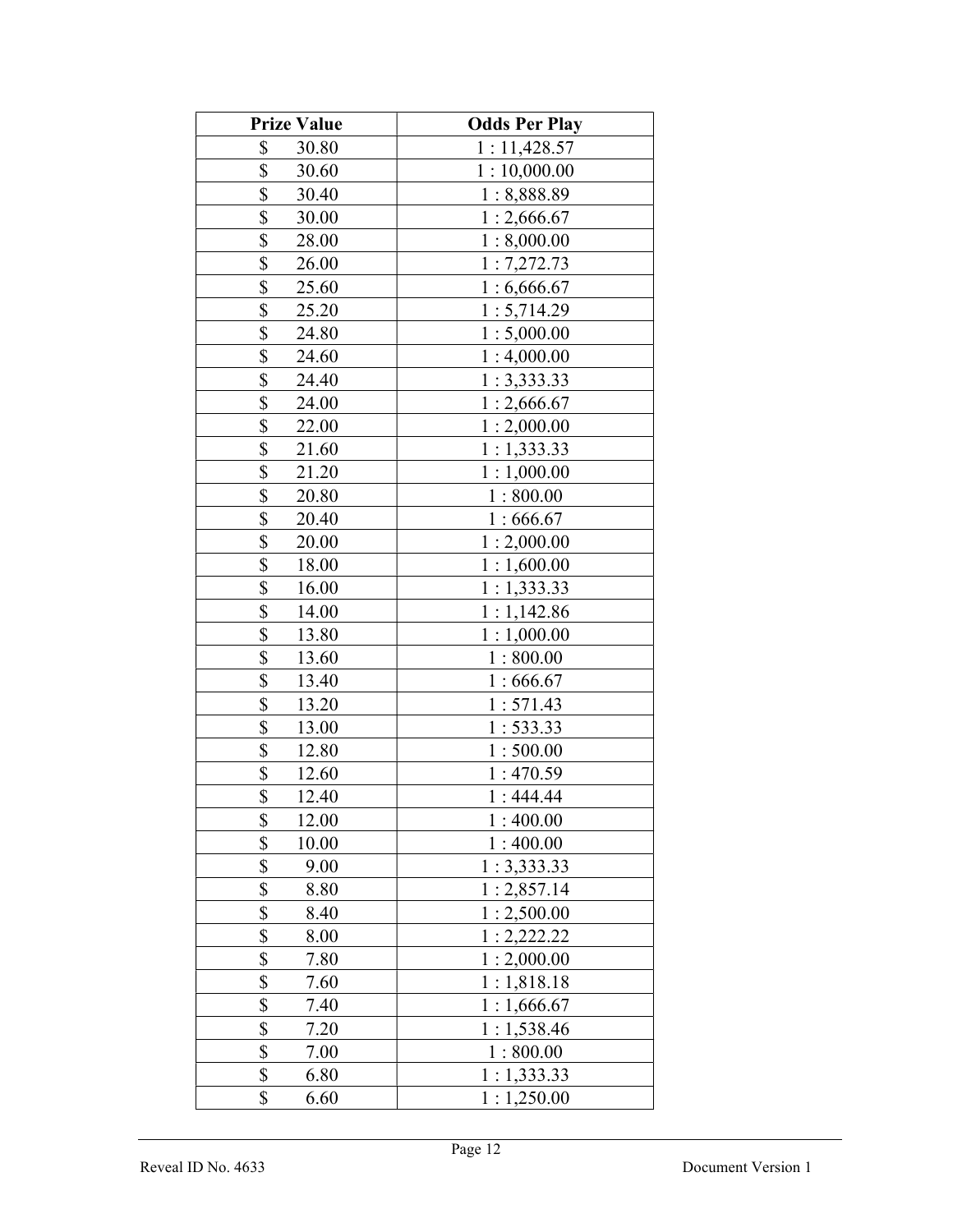| <b>Prize Value</b>                | <b>Odds Per Play</b> |
|-----------------------------------|----------------------|
| \$<br>6.40                        | 1:1,176.47           |
| $\overline{\$}$<br>6.20           | 1:1,111.11           |
| \$<br>6.00                        | 1:1,000.00           |
| \$<br>5.80                        | 1:888.89             |
| $\overline{\mathbb{S}}$<br>5.60   | 1:800.00             |
| \$<br>5.40                        | 1:666.67             |
| \$<br>5.20                        | 1:400.00             |
| \$<br>5.00                        | 1:400.00             |
| \$<br>4.80                        | 1:1,666.67           |
| \$<br>4.60                        | 1:1,428.57           |
| $\overline{\$}$<br>4.40           | 1:1,176.47           |
| \$<br>4.20                        | 1:1,000.00           |
| \$<br>4.00                        | 1:909.09             |
| \$<br>3.80                        | 1:851.06             |
| \$<br>3.60                        | 1:800.00             |
| \$<br>3.40                        | 1:740.74             |
| $\overline{\mathbb{S}}$<br>3.20   | 1:666.67             |
| \$<br>3.00                        | 1:571.43             |
| $\boldsymbol{\mathsf{S}}$<br>2.80 | 1:500.00             |
| $\overline{\$}$<br>2.60           | 1:400.00             |
| \$<br>2.40                        | 1:266.67             |
| \$<br>2.20                        | 1:200.00             |
| \$<br>2.00                        | 1:133.33             |
| \$<br>1.80                        | 1:100.00             |
| \$<br>1.60                        | 1:80.00              |
| $\overline{\$}$<br>1.40           | 1:62.50              |
| \$<br>1.20                        | 1:40.00              |
| \$<br>1.00                        | 1:22.22              |
| $\overline{\$}$<br>0.80           | 1:53.33              |
| \$<br>0.60                        | 1:114.98             |
| \$<br>0.40                        | 1:156.75             |

## PRICE: \$2.00

| <b>Prize Value</b> | <b>Odds Per Play</b> |
|--------------------|----------------------|
| \$10,000.00        | 1:2,000,000.00       |
| 200.00             | 1:100,000.00         |
| 84.00              | 1:40,000.00          |
| 83.60              | 1:66,666.67          |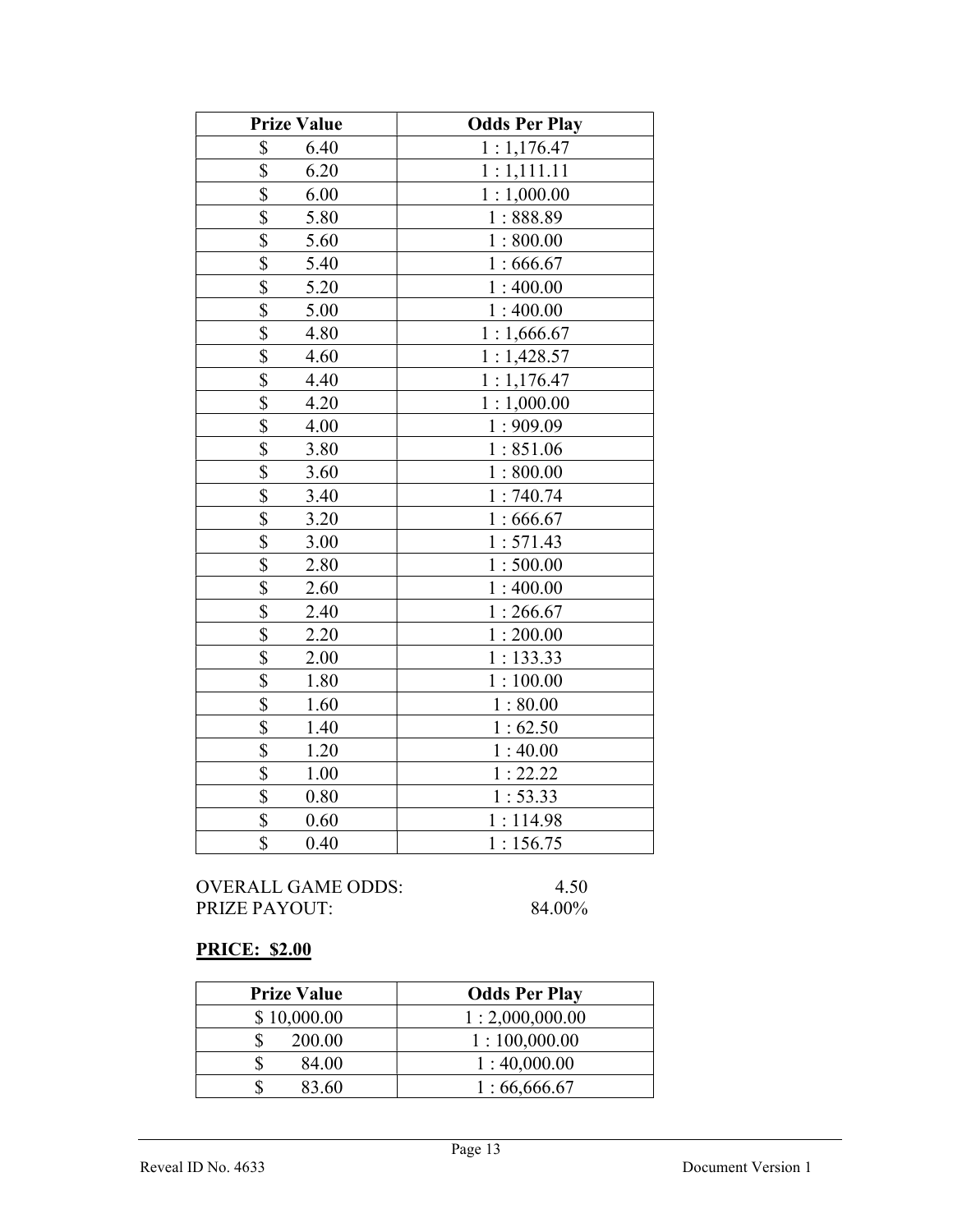| <b>Prize Value</b>                 | <b>Odds Per Play</b> |
|------------------------------------|----------------------|
| \$<br>83.20                        | 1:50,000.00          |
| \$<br>82.80                        | 1:40,000.00          |
| \$<br>82.40                        | 1:33,333.33          |
| \$<br>82.00                        | 1: 13, 333.33        |
| \$<br>81.60                        | 1:28,571.43          |
| \$<br>81.20                        | 1:25,000.00          |
| \$<br>80.80                        | 1: 22, 222.22        |
| \$<br>80.00                        | 1:4,000.00           |
| \$<br>64.00                        | 1:20,000.00          |
| \$<br>63.20                        | 1:16,000.00          |
| \$<br>62.40                        | 1:13,333.33          |
| \$<br>61.60                        | 1:11,428.57          |
| \$<br>61.20                        | 1:10,000.00          |
| \$<br>60.80                        | 1:8,888.89           |
| \$<br>60.00                        | 1:2,666.67           |
| \$<br>56.00                        | 1:8,000.00           |
| \$<br>52.00                        | 1:7,272.73           |
| \$<br>51.20                        | 1:6,666.67           |
| \$<br>50.40                        | 1:5,714.29           |
| \$<br>49.60                        | 1:5,000.00           |
| \$<br>49.20                        | 1:4,000.00           |
| \$<br>48.80                        | 1:3,333.33           |
| \$<br>48.00                        | 1:2,666.67           |
| \$<br>44.00                        | 1:2,000.00           |
| \$<br>43.20                        | 1:1,333.33           |
| $\boldsymbol{\mathsf{S}}$<br>42.40 | 1:1,000.00           |
| $\frac{1}{2}$<br>41.60             | 1:800.00             |
| \$<br>40.80                        | 1:666.67             |
| \$<br>40.00                        | 1:2,000.00           |
| \$<br>36.00                        | 1:1,600.00           |
| \$<br>32.00                        | 1:1,333.33           |
| \$<br>28.00                        | 1:1,142.86           |
| \$<br>27.60                        | 1:1,000.00           |
| \$<br>27.20                        | 1:800.00             |
| \$<br>26.80                        | 1:666.67             |
| \$<br>26.40                        | 1:571.43             |
| \$<br>26.00                        | 1:533.33             |
| \$<br>25.60                        | 1:500.00             |
| \$<br>25.20                        | 1:470.59             |
| \$<br>24.80                        | 1:444.44             |
| \$<br>24.00                        | 1:400.00             |
| \$<br>20.00                        | 1:400.00             |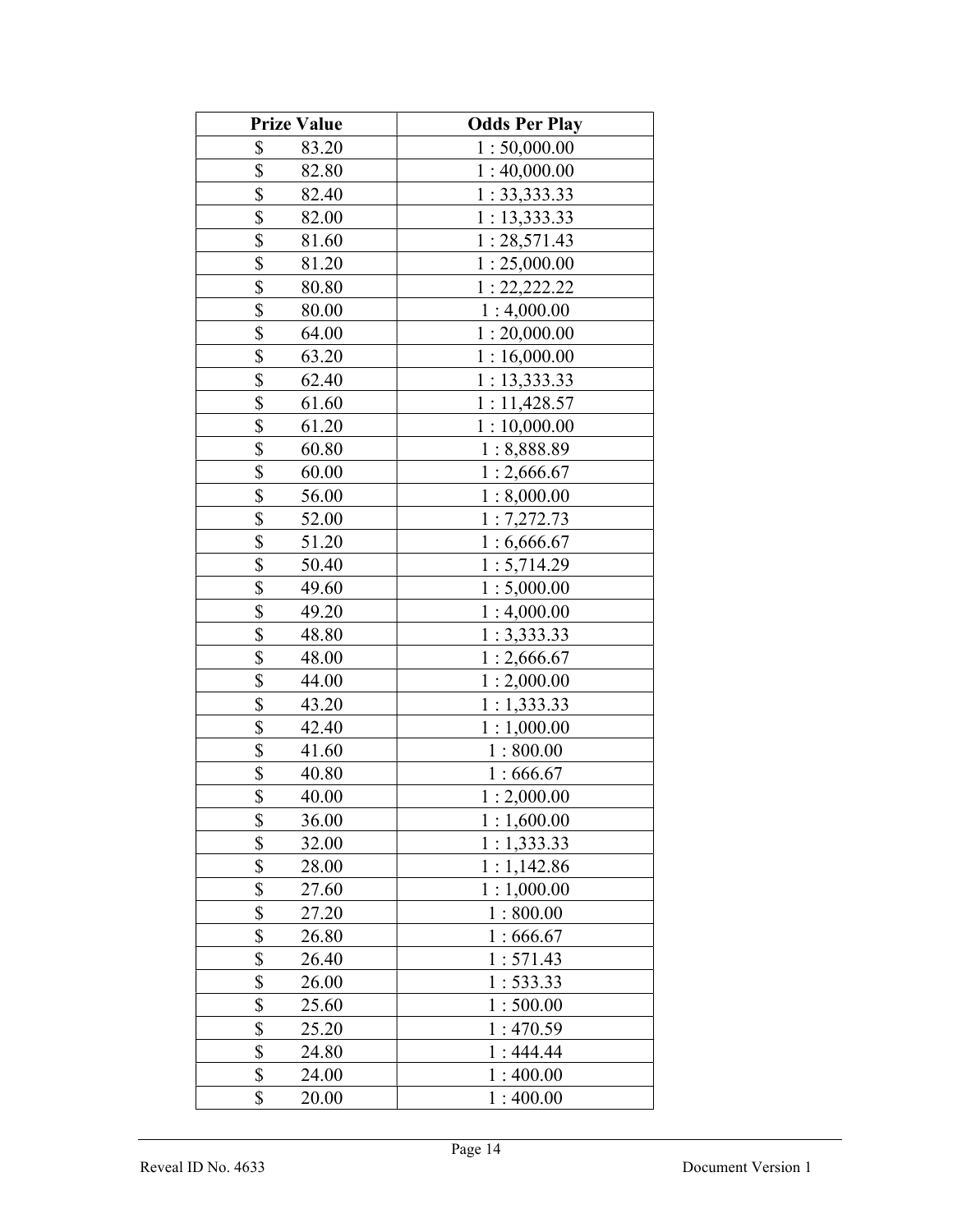| <b>Prize Value</b>                | <b>Odds Per Play</b> |
|-----------------------------------|----------------------|
| \$<br>18.00                       | 1:3,333.33           |
| \$<br>17.60                       | 1:2,857.14           |
| \$<br>16.80                       | 1:2,500.00           |
| \$<br>16.00                       | 1:2,222.22           |
| \$<br>15.60                       | 1:2,000.00           |
| \$<br>15.20                       | 1:1,818.18           |
| \$<br>14.80                       | 1:1,666.67           |
| \$<br>14.40                       | 1:1,538.46           |
| \$<br>14.00                       | 1:800.00             |
| \$<br>13.60                       | 1:1,333.33           |
| \$<br>13.20                       | 1:1,250.00           |
| \$<br>12.80                       | 1:1,176.47           |
| \$<br>12.40                       | 1:1,111.11           |
| \$<br>12.00                       | 1:1,000.00           |
| \$<br>11.60                       | 1:888.89             |
| \$<br>11.20                       | 1:800.00             |
| \$<br>10.80                       | 1:666.67             |
| \$<br>10.40                       | 1:400.00             |
| \$<br>10.00                       | 1:400.00             |
| \$<br>9.60                        | 1:1,666.67           |
| \$<br>9.20                        | 1:1,428.57           |
| \$<br>8.80                        | 1:1,176.47           |
| $\boldsymbol{\mathsf{S}}$<br>8.40 | 1:1,000.00           |
| $\overline{\mathbb{S}}$<br>8.00   | 1:909.09             |
| \$<br>7.60                        | 1:851.06             |
| $\overline{\mathbb{S}}$<br>7.20   | 1:800.00             |
| \$<br>6.80                        | 1:740.74             |
| \$<br>6.40                        | 1:666.67             |
| \$<br>6.00                        | 1:571.43             |
| \$<br>5.60                        | 1:500.00             |
| \$<br>5.20                        | 1:400.00             |
| \$<br>4.80                        | 1:266.67             |
| \$<br>4.40                        | 1:200.00             |
| \$<br>4.00                        | 1:133.33             |
| \$<br>3.60                        | 1:100.00             |
| \$<br>3.20                        | 1:80.00              |
| \$<br>2.80                        | 1:62.50              |
| \$<br>2.40                        | 1:40.00              |
| \$<br>2.00                        | 1:22.22              |
| \$<br>1.60                        | 1:53.33              |
| \$<br>1.20                        | 1:114.98             |
| \$<br>0.80                        | 1:156.75             |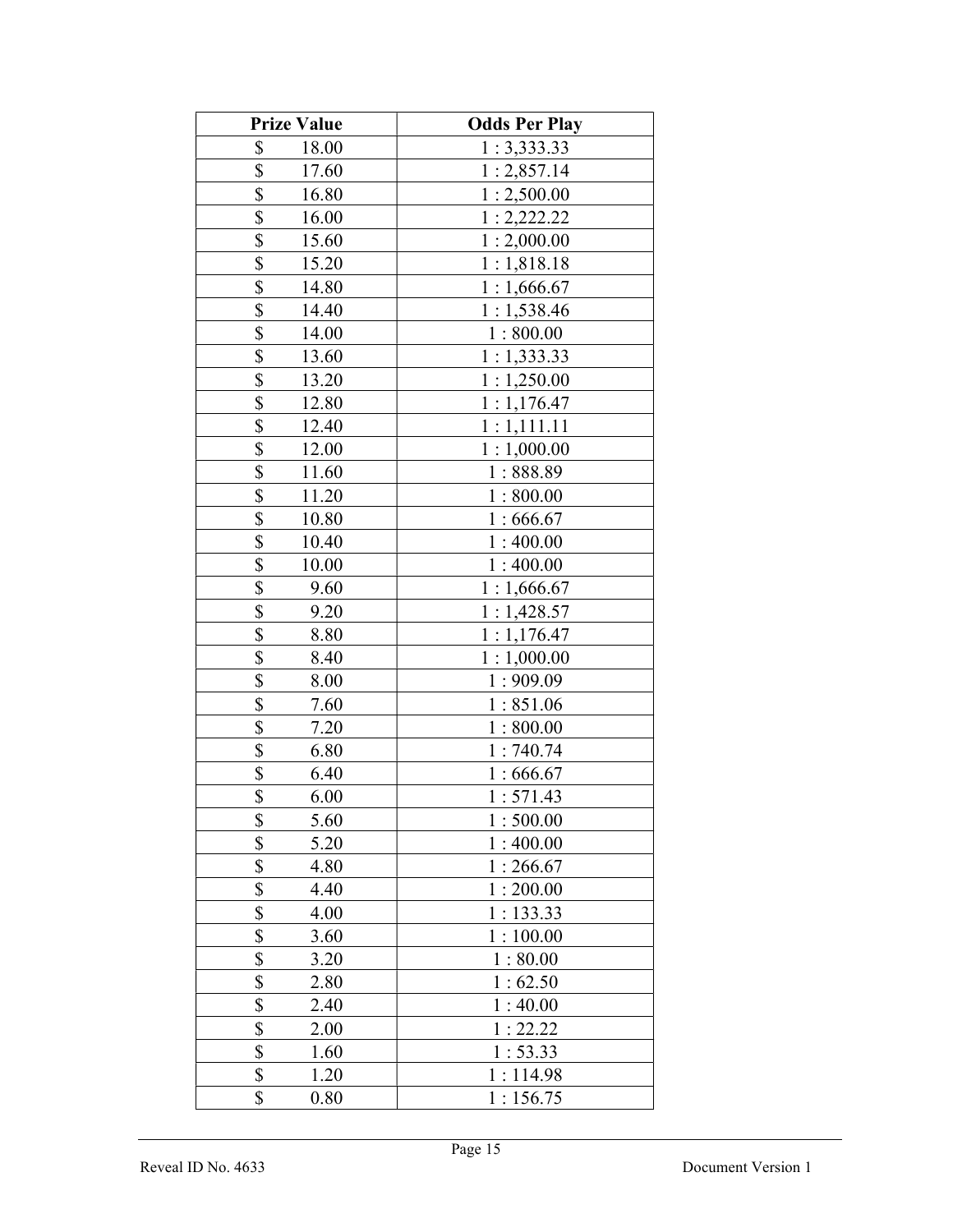## PRICE: \$3.00

| <b>Prize Value</b>                  | <b>Odds Per Play</b> |
|-------------------------------------|----------------------|
| \$15,000.00                         | 1:2,000,000.00       |
| \$<br>300.00                        | 1:100,000.00         |
| \$<br>126.00                        | 1:40,000.00          |
| \$<br>125.40                        | 1:66,666.67          |
| \$<br>124.80                        | 1:50,000.00          |
| \$<br>124.20                        | 1:40,000.00          |
| $\boldsymbol{\mathsf{S}}$<br>123.60 | 1: 33, 333.33        |
| \$<br>123.00                        | 1: 13,333.33         |
| \$<br>122.40                        | 1:28,571.43          |
| \$<br>121.80                        | 1:25,000.00          |
| \$<br>121.20                        | 1: 22, 222.22        |
| \$<br>120.00                        | 1:4,000.00           |
| \$<br>96.00                         | 1:20,000.00          |
| \$<br>94.80                         | 1:16,000.00          |
| \$<br>93.60                         | 1: 13,333.33         |
| \$<br>92.40                         | 1:11,428.57          |
| \$<br>91.80                         | 1:10,000.00          |
| \$<br>91.20                         | 1:8,888.89           |
| \$<br>90.00                         | 1:2,666.67           |
| \$<br>84.00                         | 1:8,000.00           |
| \$<br>78.00                         | 1:7,272.73           |
| \$<br>76.80                         | 1:6,666.67           |
| \$<br>75.60                         | 1:5,714.29           |
| \$<br>74.40                         | 1:5,000.00           |
| \$<br>73.80                         | 1:4,000.00           |
| \$<br>73.20                         | 1:3,333.33           |
| \$<br>72.00                         | 1:2,666.67           |
| \$<br>66.00                         | 1:2,000.00           |
| \$<br>64.80                         | 1:1,333.33           |
| \$<br>63.60                         | 1:1,000.00           |
| \$<br>62.40                         | 1:800.00             |
| \$<br>61.20                         | 1:666.67             |
| \$<br>60.00                         | 1:2,000.00           |
| \$<br>54.00                         | 1:1,600.00           |
| \$<br>48.00                         | 1:1,333.33           |
| \$<br>42.00                         | 1:1,142.86           |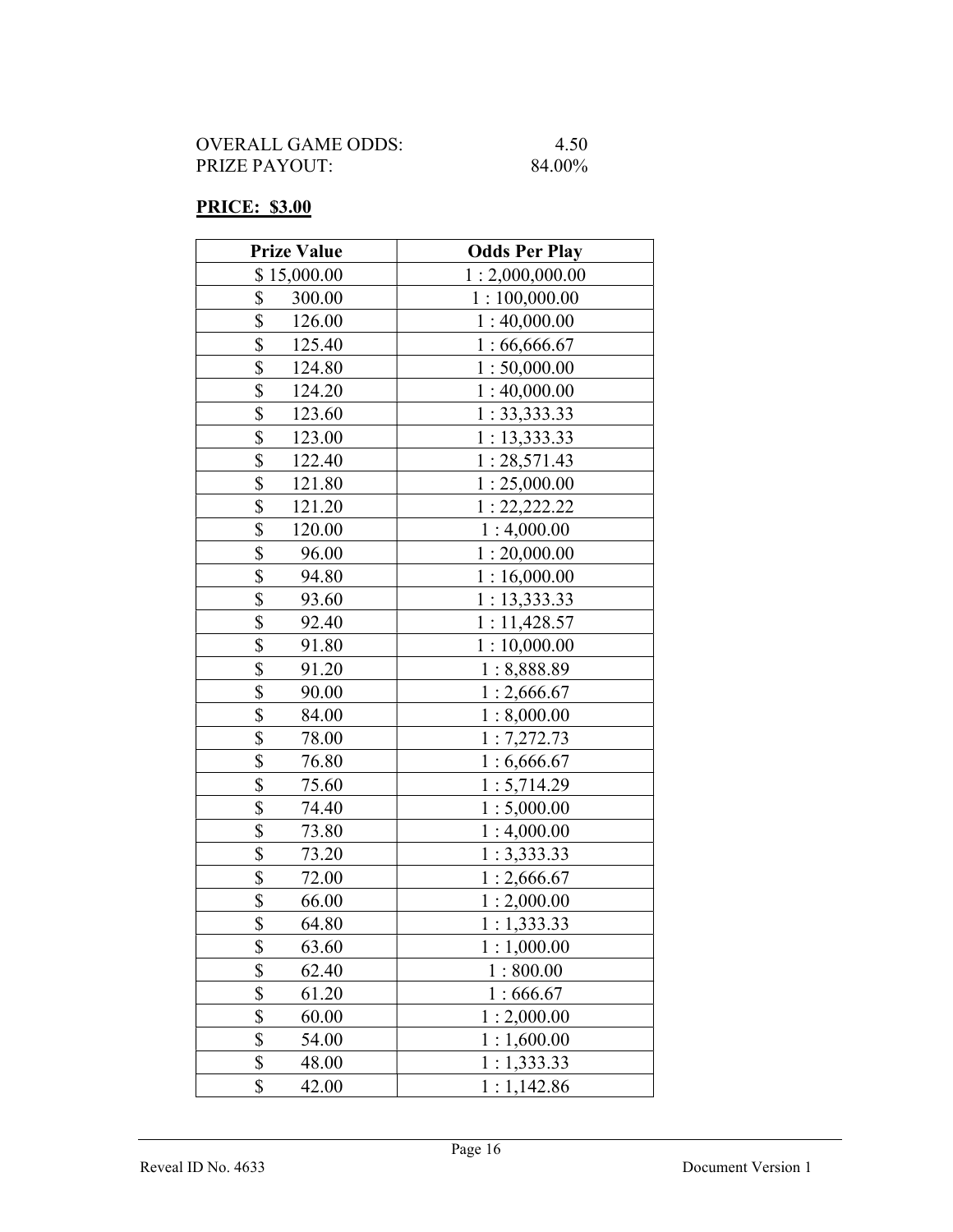| <b>Prize Value</b>       | <b>Odds Per Play</b> |
|--------------------------|----------------------|
| \$<br>41.40              | 1:1,000.00           |
| \$<br>40.80              | 1:800.00             |
| \$<br>40.20              | 1:666.67             |
| \$<br>39.60              | 1:571.43             |
| \$<br>39.00              | 1:533.33             |
| \$<br>38.40              | 1:500.00             |
| \$<br>37.80              | 1:470.59             |
| \$<br>37.20              | 1:444.44             |
| \$<br>36.00              | 1:400.00             |
| \$<br>30.00              | 1:400.00             |
| \$<br>27.00              | 1:3,333.33           |
| \$<br>26.40              | 1:2,857.14           |
| \$<br>25.20              | 1:2,500.00           |
| \$<br>24.00              | 1:2,222.22           |
| \$<br>23.40              | 1:2,000.00           |
| \$<br>22.80              | 1:1,818.18           |
| \$<br>22.20              | 1:1,666.67           |
| \$<br>21.60              | 1:1,538.46           |
| \$<br>21.00              | 1:800.00             |
| \$<br>20.40              | 1:1,333.33           |
| \$<br>19.80              | 1:1,250.00           |
| \$<br>19.20              | 1:1,176.47           |
| \$<br>18.60              | 1:1,111.11           |
| \$<br>18.00              | 1:1,000.00           |
| \$<br>17.40              | 1:888.89             |
| $\frac{1}{2}$<br>16.80   | 1:800.00             |
| $\frac{1}{2}$<br>16.20   | 1:666.67             |
| $\overline{\$}$<br>15.60 | 1:400.00             |
| $\overline{\$}$<br>15.00 | 1:400.00             |
| \$<br>14.40              | 1:1,666.67           |
| \$<br>13.80              | 1:1,428.57           |
| \$<br>13.20              | 1:1,176.47           |
| \$<br>12.60              | 1:1,000.00           |
| \$<br>12.00              | 1:909.09             |
| \$<br>11.40              | 1:851.06             |
| \$<br>10.80              | 1:800.00             |
| \$<br>10.20              | 1:740.74             |
| \$<br>9.60               | 1:666.67             |
| \$<br>9.00               | 1:571.43             |
| \$<br>8.40               | 1:500.00             |
| \$<br>7.80               | 1:400.00             |
| \$<br>7.20               | 1:266.67             |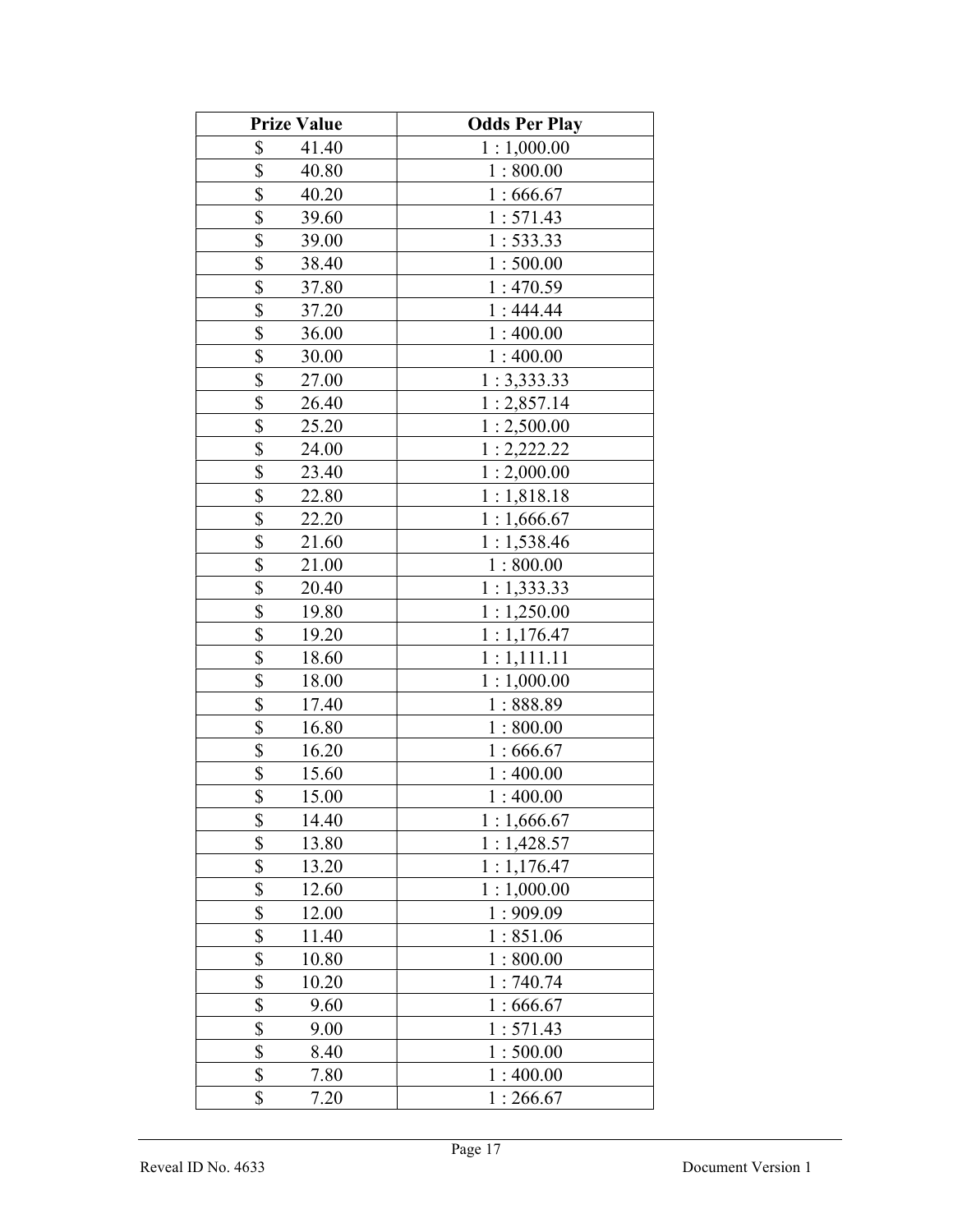| <b>Prize Value</b> | <b>Odds Per Play</b> |
|--------------------|----------------------|
| 6.60<br>S          | 1:200.00             |
| 6.00<br>\$         | 1:133.33             |
| S<br>5.40          | 1:100.00             |
| 4.80<br>\$         | 1:80.00              |
| 4.20<br>S          | 1:62.50              |
| S<br>3.60          | 1:40.00              |
| 3.00<br>\$         | 1:22.22              |
| \$<br>2.40         | 1:53.33              |
| S<br>1.80          | 1:114.98             |
| 1.20               | 1:156.75             |

#### PRICE: \$5.00

| <b>Prize Value</b>        | <b>Odds Per Play</b> |
|---------------------------|----------------------|
| \$25,000.00               | 1:2,000,000.00       |
| \$<br>500.00              | 1:100,000.00         |
| \$<br>210.00              | 1:40,000.00          |
| \$<br>209.00              | 1:66,666.67          |
| \$<br>208.00              | 1:50,000.00          |
| \$<br>207.00              | 1:40,000.00          |
| \$<br>206.00              | 1: 33,333.33         |
| \$<br>205.00              | 1:13,333.33          |
| $\overline{\$}$<br>204.00 | 1:28,571.43          |
| \$<br>203.00              | 1:25,000.00          |
| \$<br>202.00              | 1: 22, 222.22        |
| \$<br>200.00              | 1:4,000.00           |
| \$<br>160.00              | 1:20,000.00          |
| \$<br>158.00              | 1:16,000.00          |
| \$<br>156.00              | 1:13,333.33          |
| \$<br>154.00              | 1:11,428.57          |
| \$<br>153.00              | 1:10,000.00          |
| \$<br>152.00              | 1:8,888.89           |
| \$<br>150.00              | 1:2,666.67           |
| \$<br>140.00              | 1:8,000.00           |
| \$<br>130.00              | 1:7,272.73           |
| \$<br>128.00              | 1:6,666.67           |
| \$<br>126.00              | 1:5,714.29           |
| \$<br>124.00              | 1:5,000.00           |
| \$<br>123.00              | 1:4,000.00           |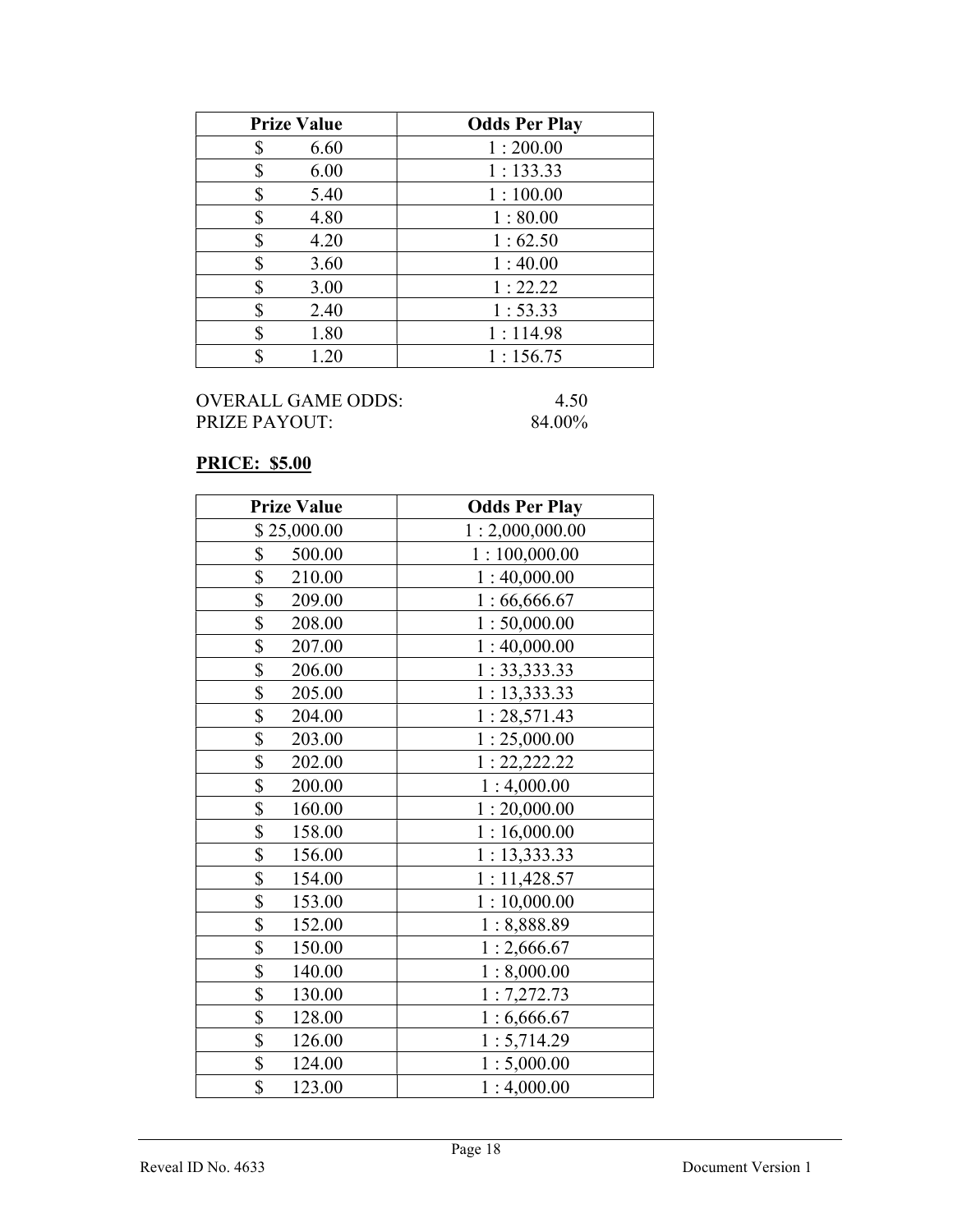| <b>Prize Value</b>     | <b>Odds Per Play</b> |
|------------------------|----------------------|
| \$<br>122.00           | 1:3,333.33           |
| \$<br>120.00           | 1:2,666.67           |
| \$<br>110.00           | 1:2,000.00           |
| \$<br>108.00           | 1:1,333.33           |
| \$<br>106.00           | 1:1,000.00           |
| \$<br>104.00           | 1:800.00             |
| \$<br>102.00           | 1:666.67             |
| \$<br>100.00           | 1:2,000.00           |
| \$<br>90.00            | 1:1,600.00           |
| \$<br>80.00            | 1:1,333.33           |
| \$<br>70.00            | 1:1,142.86           |
| \$<br>69.00            | 1:1,000.00           |
| \$<br>68.00            | 1:800.00             |
| \$<br>67.00            | 1:666.67             |
| \$<br>66.00            | 1:571.43             |
| \$<br>65.00            | 1:533.33             |
| \$<br>64.00            | 1:500.00             |
| \$<br>63.00            | 1:470.59             |
| \$<br>62.00            | 1:444.44             |
| \$<br>60.00            | 1:400.00             |
| \$<br>50.00            | 1:400.00             |
| \$<br>45.00            | 1:3,333.33           |
| \$<br>44.00            | 1:2,857.14           |
| \$<br>42.00            | 1:2,500.00           |
| \$<br>40.00            | 1:2,222.22           |
| $\frac{1}{2}$<br>39.00 | 1:2,000.00           |
| $\frac{1}{2}$<br>38.00 | 1:1,818.18           |
| \$<br>37.00            | 1:1,666.67           |
| \$<br>36.00            | 1:1,538.46           |
| \$<br>35.00            | 1:800.00             |
| \$<br>34.00            | 1:1,333.33           |
| \$<br>33.00            | 1:1,250.00           |
| \$<br>32.00            | 1:1,176.47           |
| \$<br>31.00            | 1:1,111.11           |
| \$<br>30.00            | 1:1,000.00           |
| \$<br>29.00            | 1:888.89             |
| \$<br>28.00            | 1:800.00             |
| \$<br>27.00            | 1:666.67             |
| \$<br>26.00            | 1:400.00             |
| \$<br>25.00            | 1:400.00             |
| \$<br>24.00            | 1:1,666.67           |
| \$<br>23.00            | 1:1,428.57           |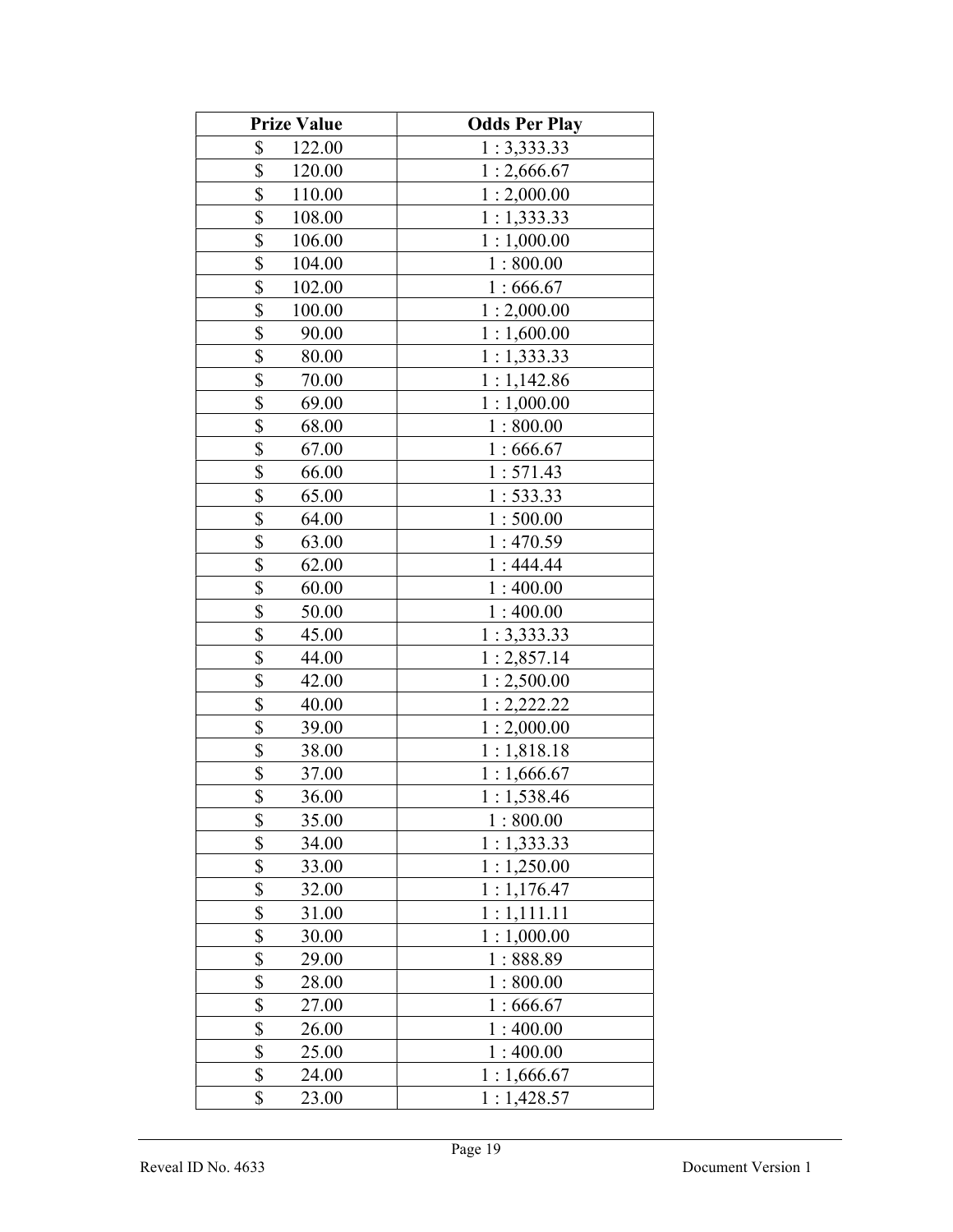| <b>Prize Value</b> | <b>Odds Per Play</b> |
|--------------------|----------------------|
| \$<br>22.00        | 1:1,176.47           |
| \$<br>21.00        | 1:1,000.00           |
| \$<br>20.00        | 1:909.09             |
| \$<br>19.00        | 1:851.06             |
| \$<br>18.00        | 1:800.00             |
| \$<br>17.00        | 1:740.74             |
| \$<br>16.00        | 1:666.67             |
| \$<br>15.00        | 1:571.43             |
| \$<br>14.00        | 1:500.00             |
| \$<br>13.00        | 1:400.00             |
| \$<br>12.00        | 1:266.67             |
| \$<br>11.00        | 1:200.00             |
| \$<br>10.00        | 1:133.33             |
| \$<br>9.00         | 1:100.00             |
| \$<br>8.00         | 1:80.00              |
| \$<br>7.00         | 1:62.50              |
| \$<br>6.00         | 1:40.00              |
| \$<br>5.00         | 1:22.22              |
| \$<br>4.00         | 1:53.33              |
| \$<br>3.00         | 1:114.98             |
| \$<br>2.00         | 1:156.75             |

## PRICE: \$10.00

| <b>Prize Value</b> | <b>Odds Per Play</b> |
|--------------------|----------------------|
| \$50,000.00        | 1:2,000,000.00       |
| \$<br>1,000.00     | 1:100,000.00         |
| \$<br>420.00       | 1:40,000.00          |
| \$<br>418.00       | 1:66,666.67          |
| \$<br>416.00       | 1:50,000.00          |
| \$<br>414.00       | 1:40,000.00          |
| \$<br>412.00       | 1: 33, 333.33        |
| \$<br>410.00       | 1: 13,333.33         |
| \$<br>408.00       | 1:28,571.43          |
| \$<br>406.00       | 1:25,000.00          |
| \$<br>404.00       | 1: 22, 222.22        |
| \$<br>400.00       | 1:4,000.00           |
| \$<br>320.00       | 1:20,000.00          |
| \$<br>316.00       | 1:16,000.00          |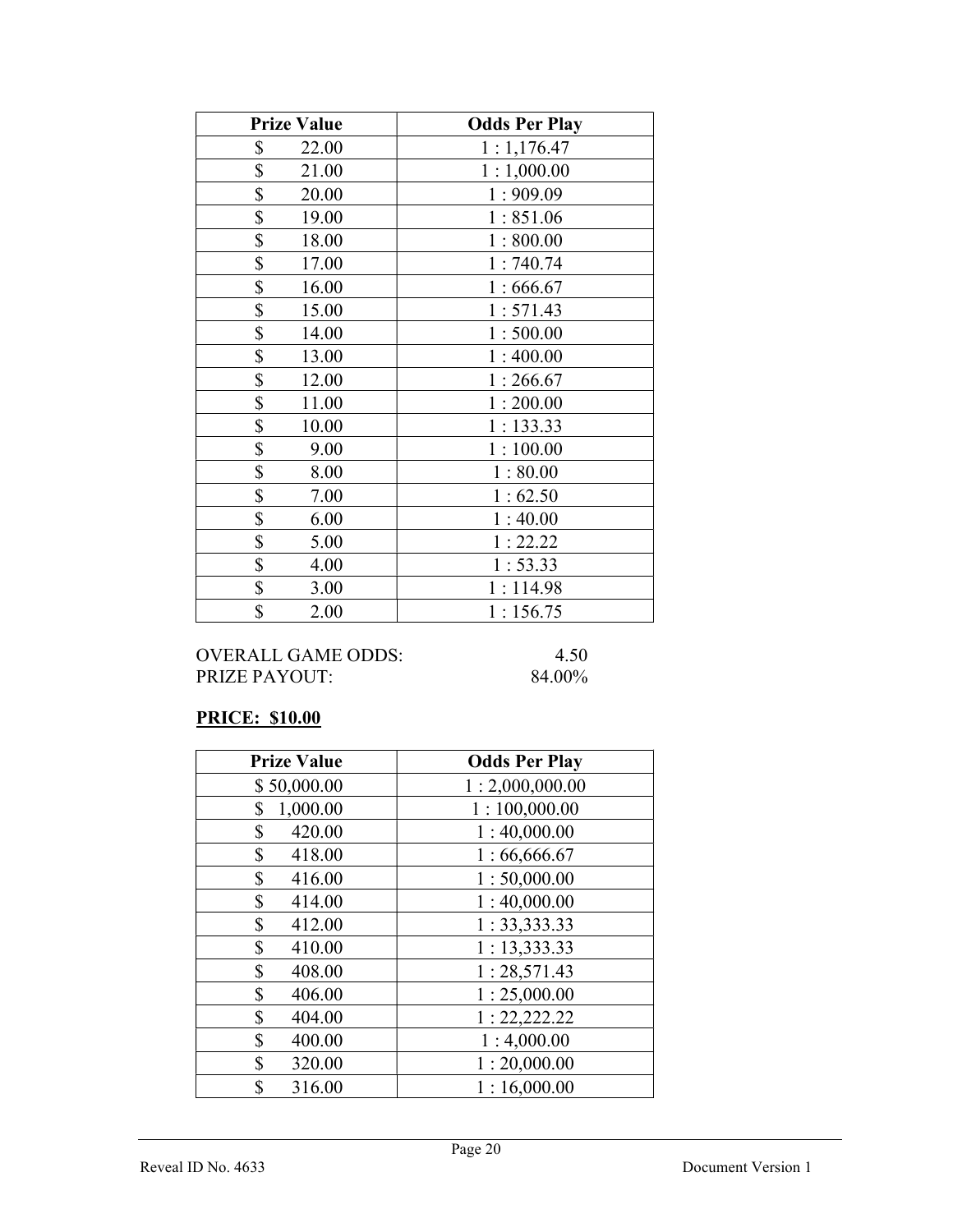| <b>Prize Value</b>      | <b>Odds Per Play</b> |
|-------------------------|----------------------|
| \$<br>312.00            | 1:13,333.33          |
| \$<br>308.00            | 1:11,428.57          |
| \$<br>306.00            | 1:10,000.00          |
| \$<br>304.00            | 1:8,888.89           |
| \$<br>300.00            | 1:2,666.67           |
| \$<br>280.00            | 1:8,000.00           |
| \$<br>260.00            | 1:7,272.73           |
| \$<br>256.00            | 1:6,666.67           |
| \$<br>252.00            | 1:5,714.29           |
| \$<br>248.00            | 1:5,000.00           |
| \$<br>246.00            | 1:4,000.00           |
| \$<br>244.00            | 1:3,333.33           |
| \$<br>240.00            | 1:2,666.67           |
| \$<br>220.00            | 1:2,000.00           |
| \$<br>216.00            | 1:1,333.33           |
| \$<br>212.00            | 1:1,000.00           |
| \$<br>208.00            | 1:800.00             |
| \$<br>204.00            | 1:666.67             |
| \$<br>200.00            | 1:2,000.00           |
| \$<br>180.00            | 1:1,600.00           |
| \$<br>160.00            | 1:1,333.33           |
| \$<br>140.00            | 1:1,142.86           |
| \$<br>138.00            | 1:1,000.00           |
| \$<br>136.00            | 1:800.00             |
| \$<br>134.00            | 1:666.67             |
| $\frac{1}{2}$<br>132.00 | 1:571.43             |
| $\frac{1}{2}$<br>130.00 | 1:533.33             |
| \$<br>128.00            | 1:500.00             |
| \$<br>126.00            | 1:470.59             |
| \$<br>124.00            | 1:444.44             |
| \$<br>120.00            | 1:400.00             |
| \$<br>100.00            | 1:400.00             |
| \$<br>90.00             | 1:3,333.33           |
| \$<br>88.00             | 1:2,857.14           |
| \$<br>84.00             | 1:2,500.00           |
| \$<br>80.00             | 1:2,222.22           |
| \$<br>78.00             | 1:2,000.00           |
| \$<br>76.00             | 1:1,818.18           |
| \$<br>74.00             | 1:1,666.67           |
| \$<br>72.00             | 1:1,538.46           |
| \$<br>70.00             | 1:800.00             |
| \$<br>68.00             | 1:1,333.33           |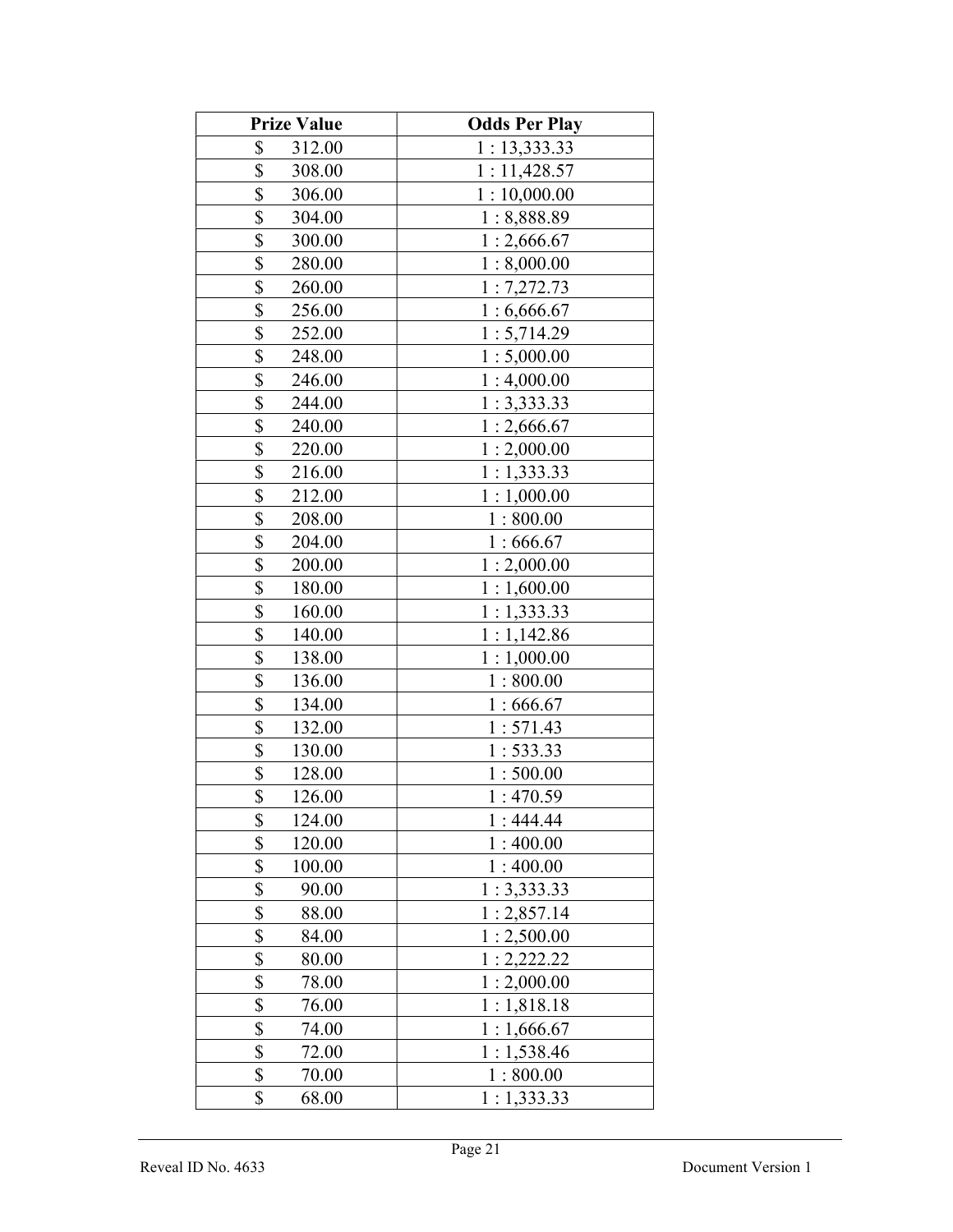| <b>Prize Value</b>               | <b>Odds Per Play</b> |
|----------------------------------|----------------------|
| \$<br>66.00                      | 1:1,250.00           |
| \$<br>64.00                      | 1:1,176.47           |
| \$<br>62.00                      | 1:1,111.11           |
| \$<br>60.00                      | 1:1,000.00           |
| \$<br>58.00                      | 1:888.89             |
| \$<br>56.00                      | 1:800.00             |
| \$<br>54.00                      | 1:666.67             |
| \$<br>52.00                      | 1:400.00             |
| \$<br>50.00                      | 1:400.00             |
| \$<br>48.00                      | 1:1,666.67           |
| $\overline{\$}$<br>46.00         | 1:1,428.57           |
| \$<br>44.00                      | 1:1,176.47           |
| \$<br>42.00                      | 1:1,000.00           |
| $\overline{\mathbb{S}}$<br>40.00 | 1:909.09             |
| \$<br>38.00                      | 1:851.06             |
| \$<br>36.00                      | 1:800.00             |
| \$<br>34.00                      | 1:740.74             |
| $\overline{\$}$<br>32.00         | 1:666.67             |
| \$<br>30.00                      | 1:571.43             |
| \$<br>28.00                      | 1:500.00             |
| \$<br>26.00                      | 1:400.00             |
| $\overline{\$}$<br>24.00         | 1:266.67             |
| $\overline{\$}$<br>22.00         | 1:200.00             |
| \$<br>20.00                      | 1:133.33             |
| $\overline{\$}$<br>18.00         | 1:100.00             |
| \$<br>16.00                      | 1:80.00              |
| \$<br>14.00                      | 1:62.50              |
| \$<br>12.00                      | 1:40.00              |
| $\overline{\$}$<br>10.00         | 1:22.22              |
| \$<br>8.00                       | 1:53.33              |
| \$<br>6.00                       | 1:114.98             |
| \$<br>4.00                       | 1:156.75             |

## PRICE: \$20.00

| <b>Prize Value</b> | <b>Odds Per Play</b> |
|--------------------|----------------------|
| \$100,000.00       | 1:2,000,000.00       |
| 2,000.00           | 1:100,000.00         |
| 840.00             | 1:40,000.00          |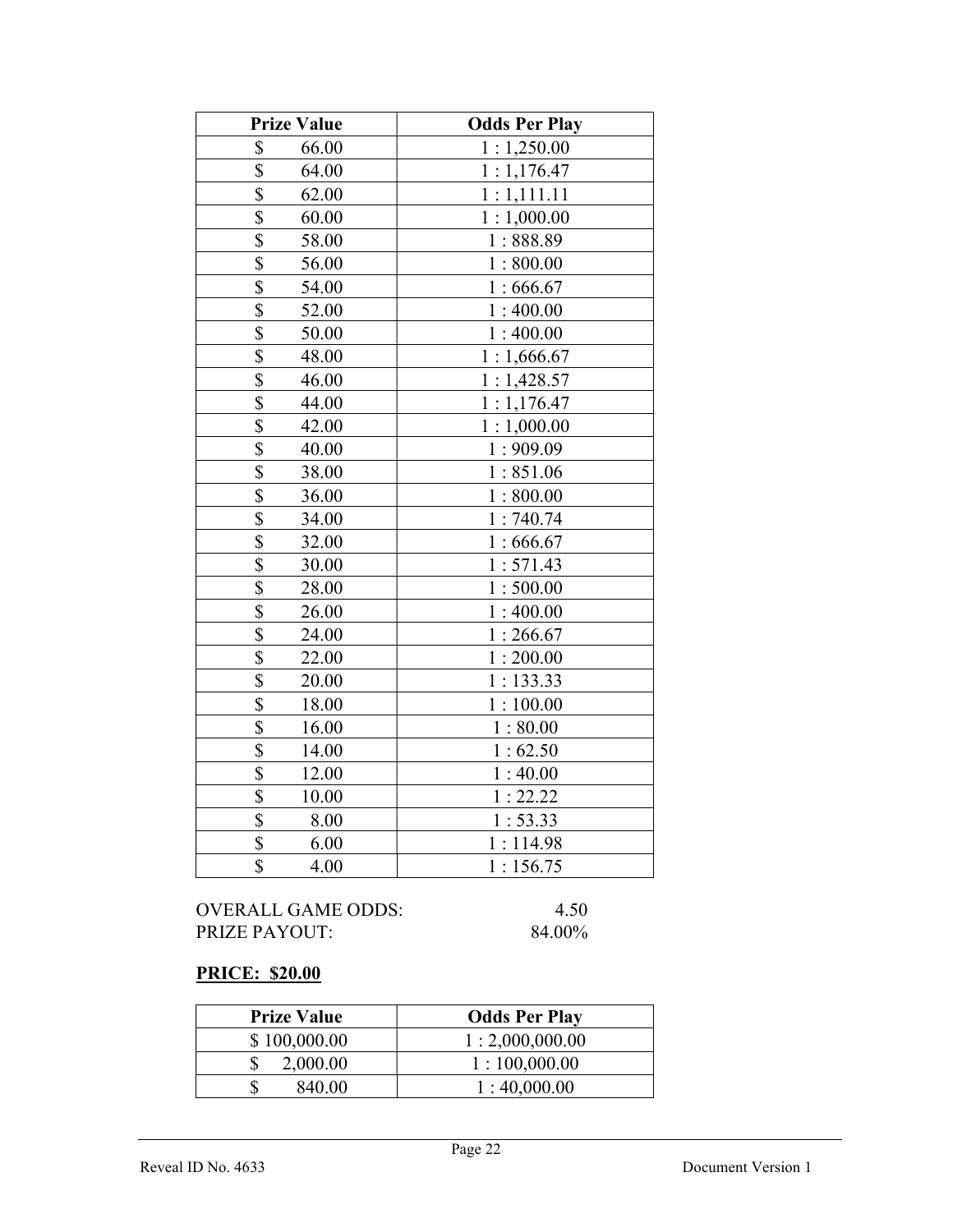| <b>Prize Value</b>                  | <b>Odds Per Play</b> |
|-------------------------------------|----------------------|
| \$<br>836.00                        | 1:66,666.67          |
| \$<br>832.00                        | 1:50,000.00          |
| \$<br>828.00                        | 1:40,000.00          |
| \$<br>824.00                        | 1: 33,333.33         |
| \$<br>820.00                        | 1: 13, 333.33        |
| \$<br>816.00                        | 1:28,571.43          |
| \$<br>812.00                        | 1:25,000.00          |
| \$<br>808.00                        | 1: 22, 222.22        |
| \$<br>800.00                        | 1:4,000.00           |
| \$<br>640.00                        | 1:20,000.00          |
| \$<br>632.00                        | 1:16,000.00          |
| \$<br>624.00                        | 1: 13, 333.33        |
| \$<br>616.00                        | 1:11,428.57          |
| \$<br>612.00                        | 1:10,000.00          |
| \$<br>608.00                        | 1:8,888.89           |
| \$<br>600.00                        | 1:2,666.67           |
| \$<br>560.00                        | 1:8,000.00           |
| \$<br>520.00                        | 1:7,272.73           |
| \$<br>512.00                        | 1:6,666.67           |
| \$<br>504.00                        | 1:5,714.29           |
| \$<br>496.00                        | 1:5,000.00           |
| \$<br>492.00                        | 1:4,000.00           |
| $\boldsymbol{\mathsf{S}}$<br>488.00 | 1:3,333.33           |
| $\overline{\$}$<br>480.00           | 1:2,666.67           |
| $\overline{\mathbb{S}}$<br>440.00   | 1:2,000.00           |
| \$<br>432.00                        | 1:1,333.33           |
| \$<br>424.00                        | 1:1,000.00           |
| \$<br>416.00                        | 1:800.00             |
| \$<br>408.00                        | 1:666.67             |
| \$<br>400.00                        | 1:2,000.00           |
| \$<br>360.00                        | 1:1,600.00           |
| \$<br>320.00                        | 1:1,333.33           |
| \$<br>280.00                        | 1:1,142.86           |
| \$<br>276.00                        | 1:1,000.00           |
| \$<br>272.00                        | 1:800.00             |
| \$<br>268.00                        | 1:666.67             |
| \$<br>264.00                        | 1:571.43             |
| \$<br>260.00                        | 1:533.33             |
| \$<br>256.00                        | 1:500.00             |
| \$<br>252.00                        | 1:470.59             |
| \$<br>248.00                        | 1:444.44             |
| \$<br>240.00                        | 1:400.00             |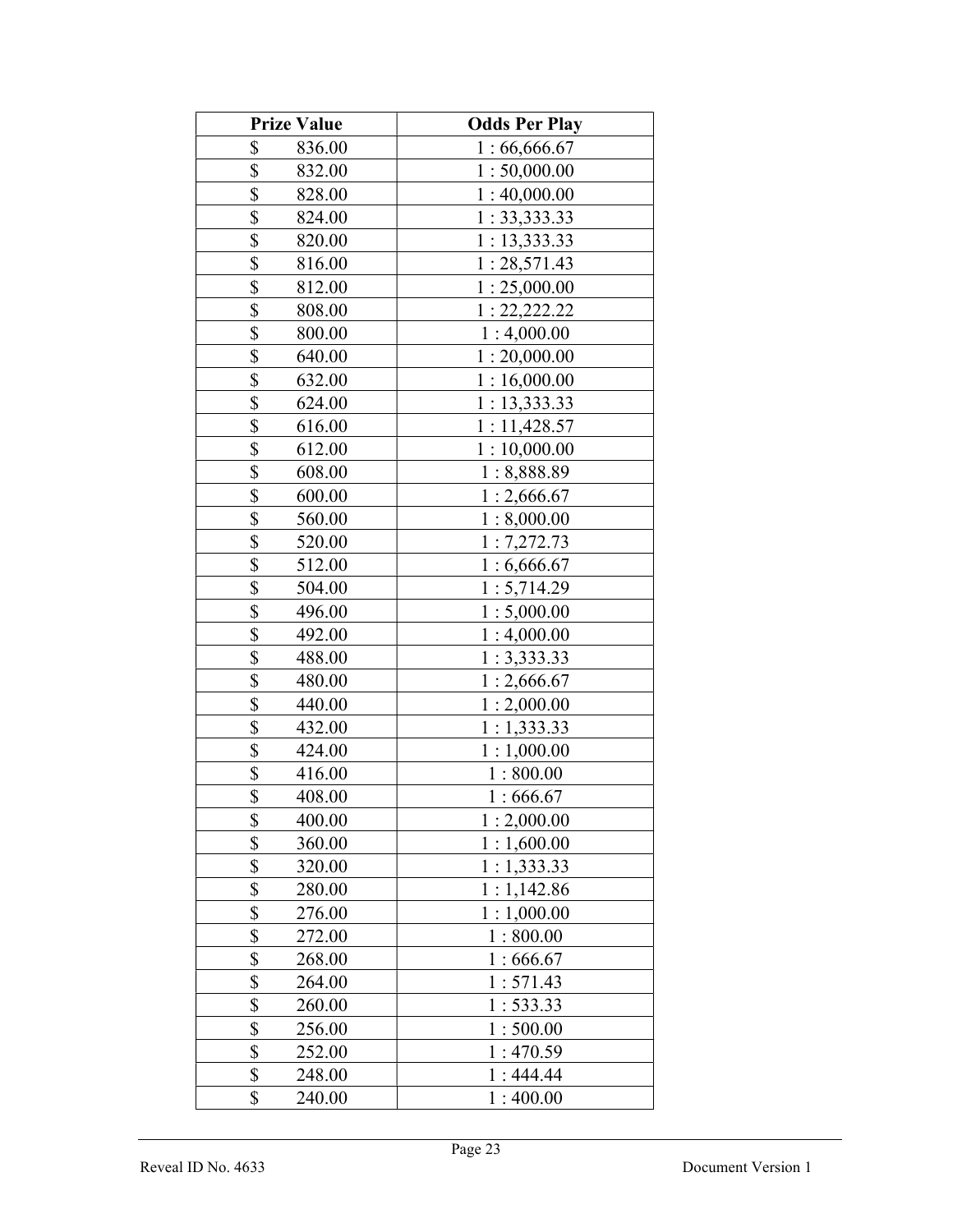| <b>Prize Value</b>                 | <b>Odds Per Play</b> |
|------------------------------------|----------------------|
| \$<br>200.00                       | 1:400.00             |
| \$<br>180.00                       | 1:3,333.33           |
| \$<br>176.00                       | 1:2,857.14           |
| \$<br>168.00                       | 1:2,500.00           |
| \$<br>160.00                       | 1:2,222.22           |
| \$<br>156.00                       | 1:2,000.00           |
| \$<br>152.00                       | 1:1,818.18           |
| \$<br>148.00                       | 1:1,666.67           |
| \$<br>144.00                       | 1:1,538.46           |
| \$<br>140.00                       | 1:800.00             |
| \$<br>136.00                       | 1:1,333.33           |
| \$<br>132.00                       | 1:1,250.00           |
| \$<br>128.00                       | 1:1,176.47           |
| \$<br>124.00                       | 1:1,111.11           |
| \$<br>120.00                       | 1:1,000.00           |
| \$<br>116.00                       | 1:888.89             |
| \$<br>112.00                       | 1:800.00             |
| \$<br>108.00                       | 1:666.67             |
| \$<br>104.00                       | 1:400.00             |
| \$<br>100.00                       | 1:400.00             |
| \$<br>96.00                        | 1:1,666.67           |
| \$<br>92.00                        | 1:1,428.57           |
| \$<br>88.00                        | 1:1,176.47           |
| \$<br>84.00                        | 1:1,000.00           |
| \$<br>80.00                        | 1:909.09             |
| $\overline{\mathbb{S}}$<br>76.00   | 1:851.06             |
| 72.00                              | 1:800.00             |
| $\frac{\$}{\$}$<br>68.00           | 1:740.74             |
| 64.00                              | 1:666.67             |
| \$<br>60.00                        | 1:571.43             |
| \$<br>56.00                        | 1:500.00             |
| \$<br>52.00                        | 1:400.00             |
| \$<br>48.00                        | 1:266.67             |
| $\boldsymbol{\mathsf{S}}$<br>44.00 | 1:200.00             |
| \$<br>40.00                        | 1:133.33             |
| \$<br>36.00                        | 1:100.00             |
| \$<br>32.00                        | 1:80.00              |
| \$<br>28.00                        | 1:62.50              |
| \$<br>24.00                        | 1:40.00              |
| \$<br>20.00                        | 1:22.22              |
| \$<br>16.00                        | 1:53.33              |
| \$<br>12.00                        | 1:114.98             |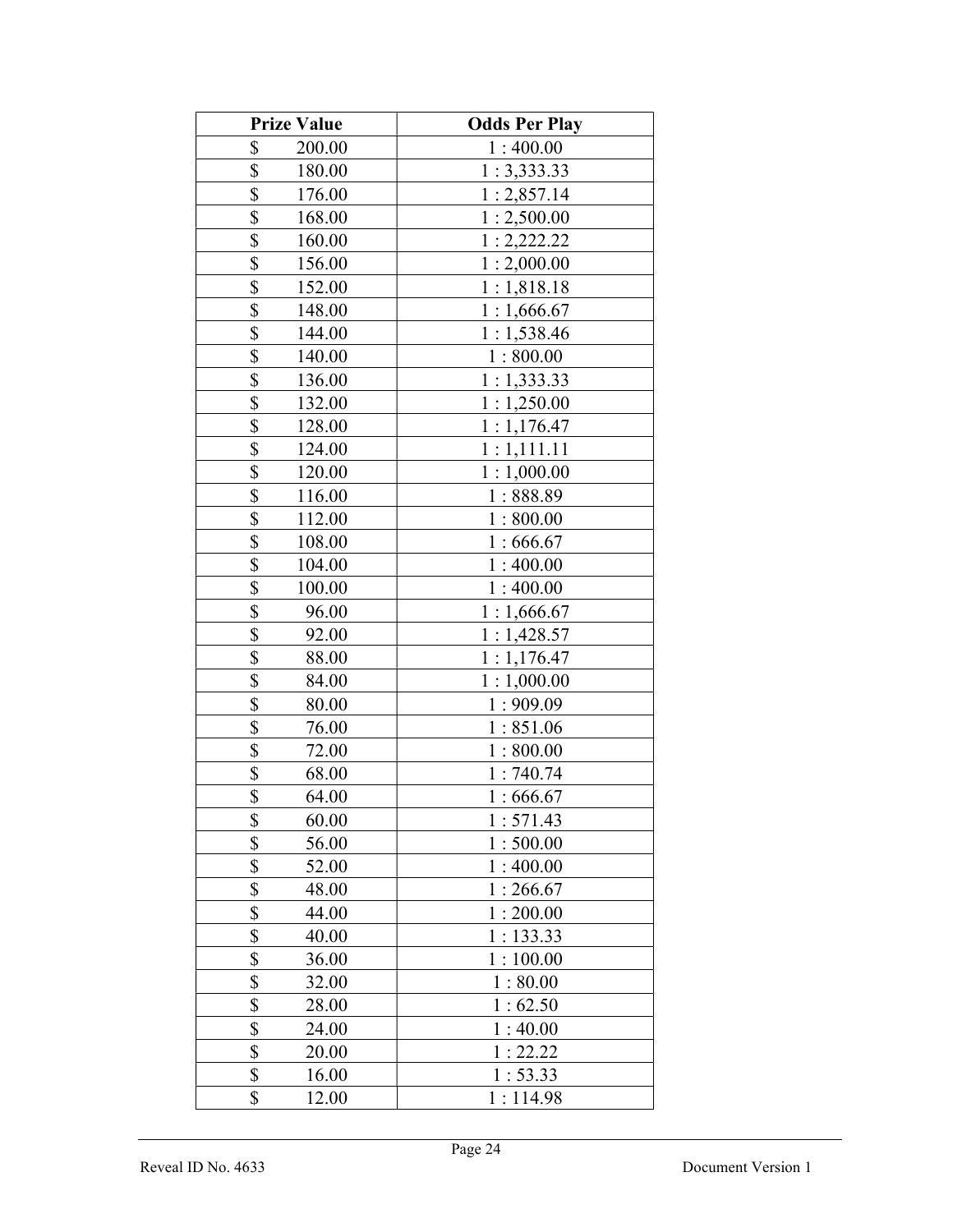| <b>Prize Value</b> | <b>Odds Per Play</b> |
|--------------------|----------------------|
|                    | 1:156.75             |

| OVERALL GAME ODDS: | 4.50   |
|--------------------|--------|
| PRIZE PAYOUT:      | 84.00% |

#### 7. HOW TO CLAIM A PRIZE

Subject to all applicable state and federal laws, prizes won on an Instant Play Ticket must be claimed according to the process set out below and in the iLottery Terms of Use:

- A. Prizes of \$600 or less are automatically deposited into the winner's account, subject to the prize winnings account limit. If the prize amount would cause the prize winnings account balance to exceed this limit, a check for the amount of the prize will be mailed to the address on file for the winner's account;
- B. Prizes over \$600, and up to and including \$99,999.99, may be claimed online according to the process set out in the iLottery Terms of Use or claimed at Lottery headquarters; and
- C. Prizes of \$100,000 and over must be claimed at Lottery headquarters.

#### 8. CLAIM PERIOD

 All prizes won on an Instant Play Ticket must be claimed no later than one hundred and eighty (180) days after the announced end of sales for the specific iLottery Instant Play Game. The game end date will be announced on the Website. If a valid claim is not made for a prize within the required time period, the prize shall constitute an unclaimed prize and addressed as provided in KRS 154A.110 (3). It is the player's responsibility to take all required steps to claim any prize. The Lottery is not liable for any damages or losses resulting from a player's failure to properly claim a prize.

#### 9. TICKET VALIDATION REQUIREMENTS

In order to be a valid winning Instant Play Ticket, all transaction data must be recorded and verified as a winning Instant Play Ticket on the computer system of the Lottery or of its contractors or subcontractors, and the transaction data must satisfy all validation requirements in every respect. Any Ticket not passing all the validation requirements is void and is ineligible for any prize.

#### 10. TAXES AND DEBT SET OFF

 Kentucky and federal withholding shall be withheld by the KLC from prize payments in such amounts as may be required, in accordance with applicable provisions of state and federal law. Prizes are subject to set off of certain debts as required by law.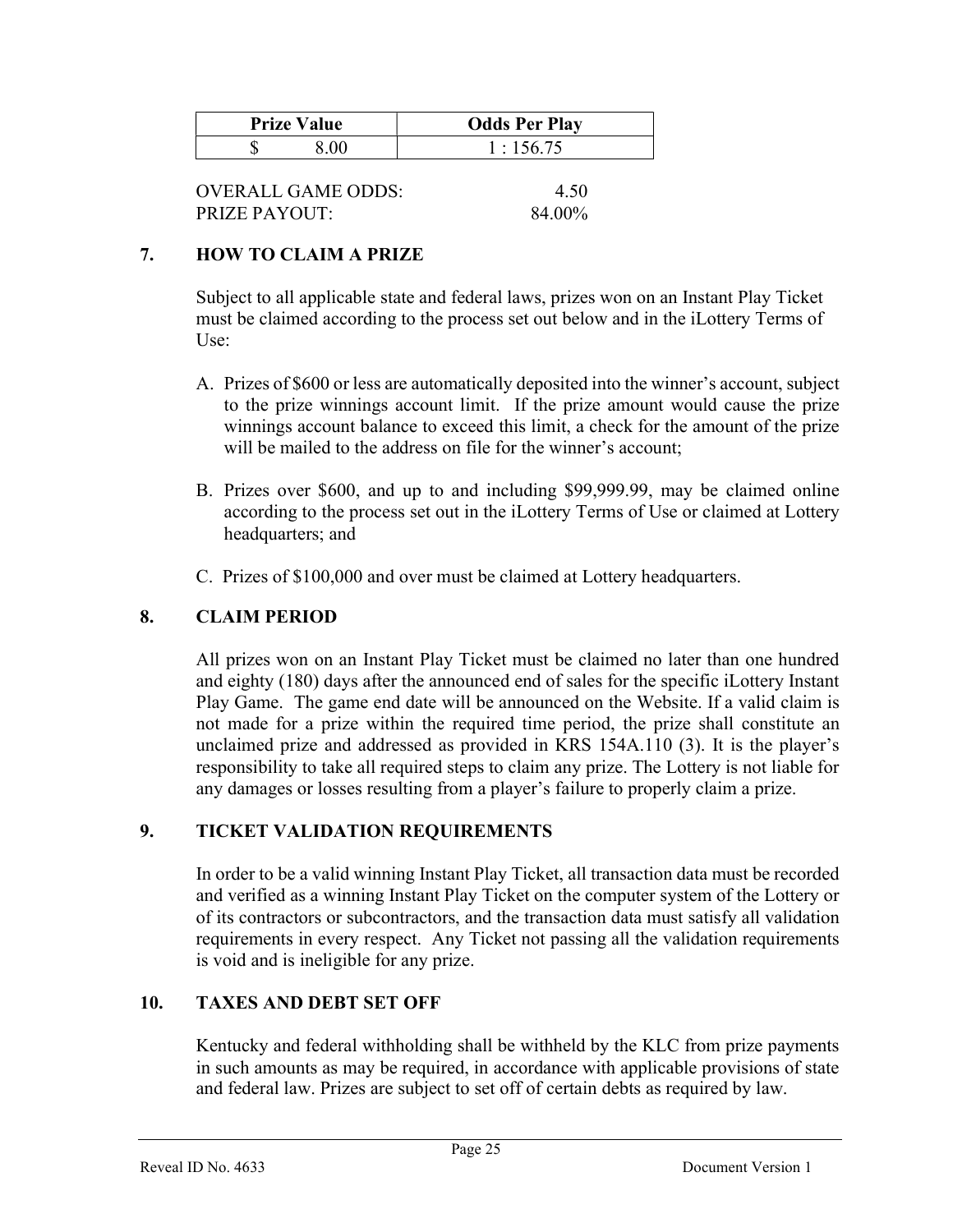## 11. DISPUTES

- A. In the event a dispute between the KLC and player occurs as to whether a prize has been won or paid, the President's decision is final. The President may, solely at his or her discretion, replace the disputed Instant Play Ticket(s) with an Instant Play Ticket or Tickets of equivalent sale price from a current KLC iLottery Instant Game or may refund the price. This shall be the sole and exclusive remedy of the purchaser in the event of such disputes.
- B. A claim may not be premised on human or electronic error in the communication, display, or transmission of data regardless of how that data is recorded, displayed, or transmitted. A claim may not be premised on any intentional human, electronic or other form of communication that was not authorized by the KLC.

## 12. GOVERNING LAW

 In purchasing an Instant Play Ticket, the player agrees to comply with and abide by applicable federal and Kentucky state laws; all rules, regulations, directives and final decisions of the KLC; and all procedures established for the conduct of the Game.

## 13. PURCHASE AND PRIZE RESTRICTIONS

A. No iLottery Instant Ticket shall be purchased by and no prize paid to any of the following persons: any member of the Board of Directors, officer or employee of the KLC; any vendor (as defined in KRS 154A.010) or related entity; any member of the Board of Directors, officer, employee of, partner in, or owner of any vendor or related entity to the vendor; or any spouse, child, brother, sister, or parent residing as a member of the same household in the principal place of abode of any said person.

## 14. TERMINATION OF THE GAME

The President, at any time, with or without notice, may discontinue any iLottery Instant Play Game.

## 15. GENERAL TERMS

A. These Rules set forth certain supplemental terms and conditions that apply to the purchase and play of the Instant Play Games that are made available via the Website and any Game is also subject to all rules, terms and conditions, privacy policies, disclaimers and agreements on the Lottery Website at http://www.kylottery.com (Terms of Use and Rules). The Lottery reserves the right to make changes to these Rules and the iLottery Terms of Use and any other rules at any time without advance notice to you, and such changes will be effective immediately upon posting.